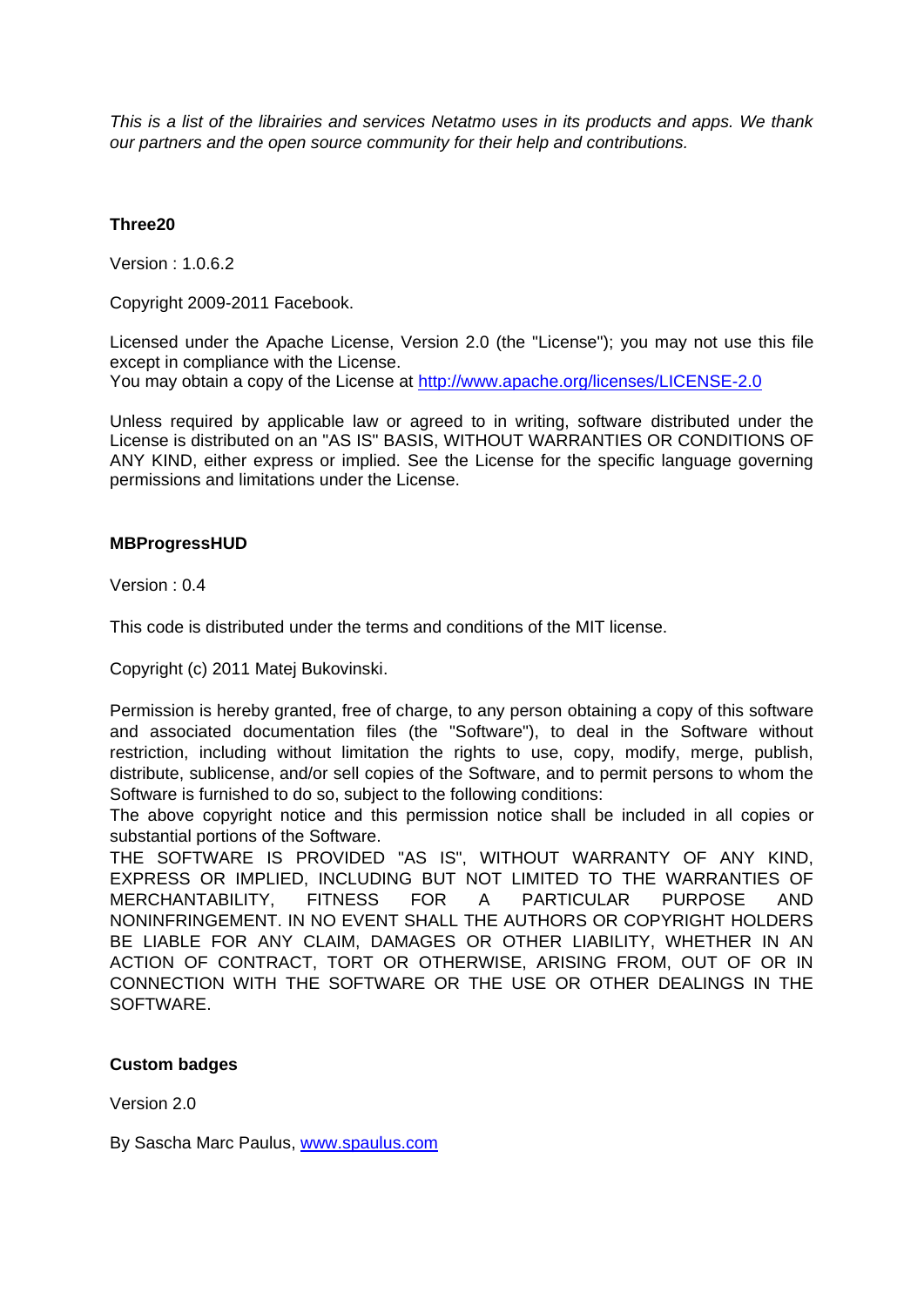## **WEPopover**

Copyright (c) 2010 Werner IT Consultancy.

Permission is hereby granted, free of charge, to any person obtaining a copy of this software and associated documentation files (the "Software"), to deal in the Software without restriction, including without limitation the rights to use, copy, modify, merge, publish, distribute, sublicense, and/or sell copies of the Software, and to permit persons to whom the Software is furnished to do so, subject to the following conditions:

The above copyright notice and this permission notice shall be included in all copies or substantial portions of the Software.

THE SOFTWARE IS PROVIDED "AS IS", WITHOUT WARRANTY OF ANY KIND, EXPRESS OR IMPLIED, INCLUDING BUT NOT LIMITED TO THE WARRANTIES OF MERCHANTABILITY, FITNESS FOR A PARTICULAR PURPOSE AND NONINFRINGEMENT. IN NO EVENT SHALL THE AUTHORS OR COPYRIGHT HOLDERS BE LIABLE FOR ANY CLAIM, DAMAGES OR OTHER LIABILITY, WHETHER IN AN ACTION OF CONTRACT, TORT OR OTHERWISE, ARISING FROM, OUT OF OR IN CONNECTION WITH THE SOFTWARE OR THE USE OR OTHER DEALINGS IN THE SOFTWARE.

## **Stack Blur Algorithm**

By Mario Klingemann, [mario@quasimondo.com](mailto:mario@quasimondo.com)

## **SBJSON**

Version : 3.0.2

Copyright (C) 2007-2011 Stig Brautaset. All rights reserved.

Redistribution and use in source and binary forms, with or without modification, are permitted provided that the following conditions are met:

\* Redistributions of source code must retain the above copyright notice, this list of conditions and the following disclaimer.

Redistributions in binary form must reproduce the above copyright notice, this list of conditions and the following disclaimer in the documentation and/or other materials provided with the distribution.

\* Neither the name of the author nor the names of its contributors may be used to endorse or promote products derived from this software without specific prior written permission.

THIS SOFTWARE IS PROVIDED BY THE COPYRIGHT HOLDERS AND CONTRIBUTORS "AS IS" AND ANY EXPRESS OR IMPLIED WARRANTIES, INCLUDING, BUT NOT LIMITED TO, THE IMPLIED WARRANTIES OF MERCHANTABILITY AND FITNESS FOR A ARTICULAR PURPOSE ARE DISCLAIMED. IN NO EVENT SHALL THE COPYRIGHT OWNER OR CONTRIBUTORS BE LIABLE FOR ANY DIRECT, INDIRECT, INCIDENTAL, SPECIAL, EXEMPLARY, OR CONSEQUENTIAL DAMAGES (INCLUDING, BUT NOT LIMITED TO, PROCUREMENT OF SUBSTITUTE GOODS OR SERVICES; LOSS OF USE, DATA, OR PROFITS; OR BUSINESS INTERRUPTION) HOWEVER CAUSED AND ON ANY THEORY OF LIABILITY, WHETHER IN CONTRACT, STRICT LIABILITY, OR TORT (INCLUDING NEGLIGENCE OR OTHERWISE) ARISING IN ANY WAY OUT OF THE USE OF THIS SOFTWARE, EVEN IF ADVISED OF THE POSSIBILITY OF SUCH DAMAGE.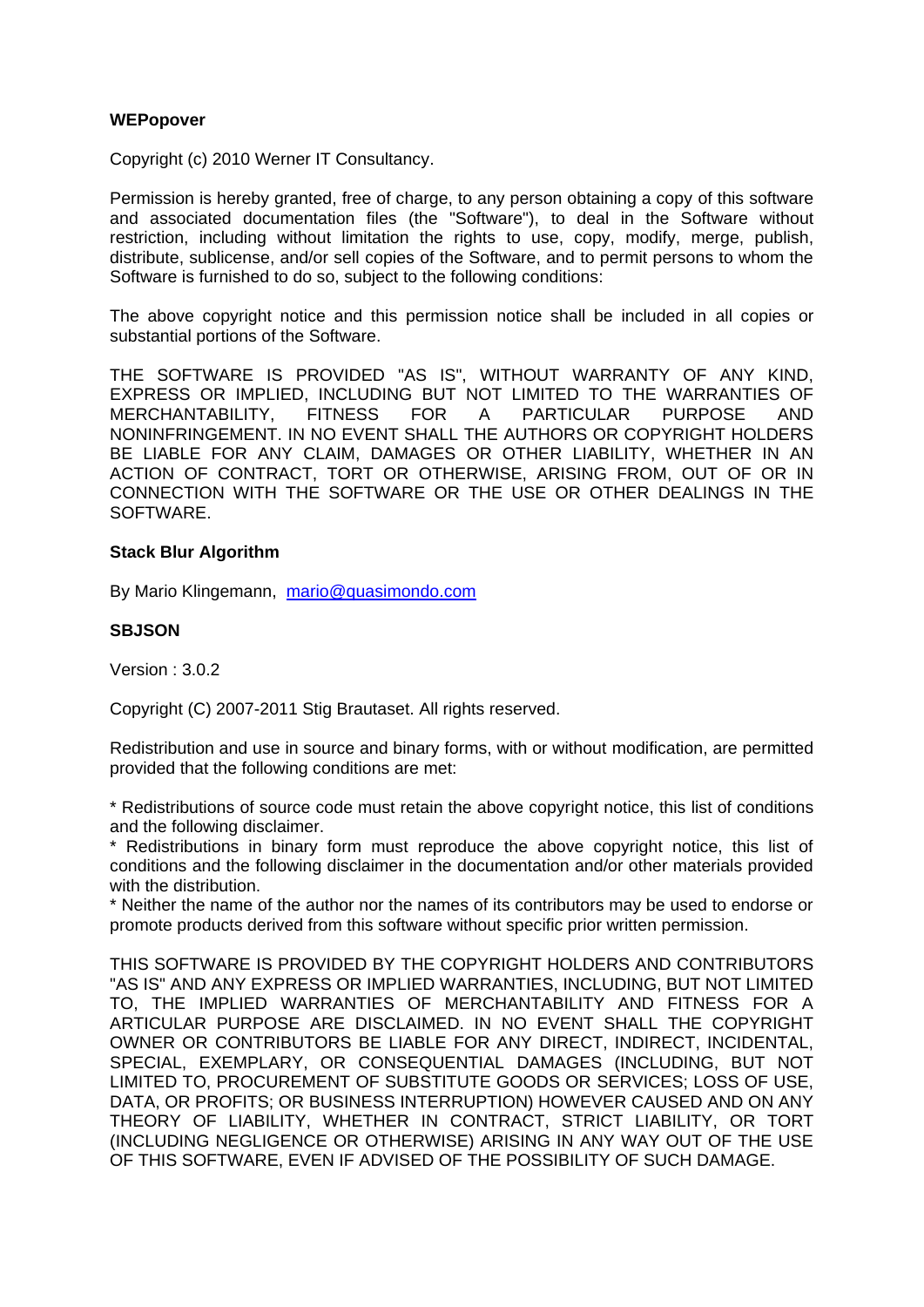# **FreeRTOS**

Version 7.0.1

Copyright (c) 2010-2012 Real Time Engineers Ltd. [www.freeRTOS.org](http://www.freertos.org/)

By using FreeRTOS, Netatmo offers to provide the FreeRTOS source code (including any modifications we may have made) should you request it.

**lwIP**

Version 1.3.2

Copyright (c) 2001, 2002 Swedish Institute of Computer Science. All rights reserved.

Redistribution and use in source and binary forms, with or without modification, are permitted provided that the following conditions are met:

1. Redistributions of source code must retain the above copyright notice, this list of conditions and the following disclaimer.

2. Redistributions in binary form must reproduce the above copyright notice, this list of conditions and the following disclaimer in the documentation and/or other materials provided with the distribution.

3. The name of the author may not be used to endorse or promote products derived from this software without specific prior written permission.

THIS SOFTWARE IS PROVIDED BY THE AUTHOR ``AS IS'' AND ANY EXPRESS OR IMPLIED WARRANTIES, INCLUDING, BUT NOT LIMITED TO, THE IMPLIED WARRANTIES OF MERCHANTABILITY AND FITNESS FOR A PARTICULAR PURPOSE ARE DISCLAIMED. IN NO EVENT SHALL THE AUTHOR BE LIABLE FOR ANY DIRECT, INDIRECT, INCIDENTAL, SPECIAL, EXEMPLARY, OR CONSEQUENTIAL DAMAGES (INCLUDING, BUT NOT LIMITED TO, PROCUREMENT OF SUBSTITUTE GOODS OR SERVICES; LOSS OF USE, DATA, OR PROFITS; OR BUSINESS INTERRUPTION) HOWEVER CAUSED AND ON ANY THEORY OF LIABILITY, WHETHER IN CONTRACT, STRICT LIABILITY, OR TORT (INCLUDING NEGLIGENCE OR OTHERWISE) ARISING IN ANY WAY OUT OF THE USE OF THIS SOFTWARE, EVEN IF ADVISED OF THE POSSIBILITY OF SUCH DAMAGE.

This file is part of the lwIP TCP/IP stack.

Author: Adam Dunkels <adam@sics.se>

#### **IwBT**

Version 0.1

Copyright (c) 2003 EISLAB, Lulea University of Technology. All rights reserved.

Redistribution and use in source and binary forms, with or without modification, are permitted provided that the following conditions are met: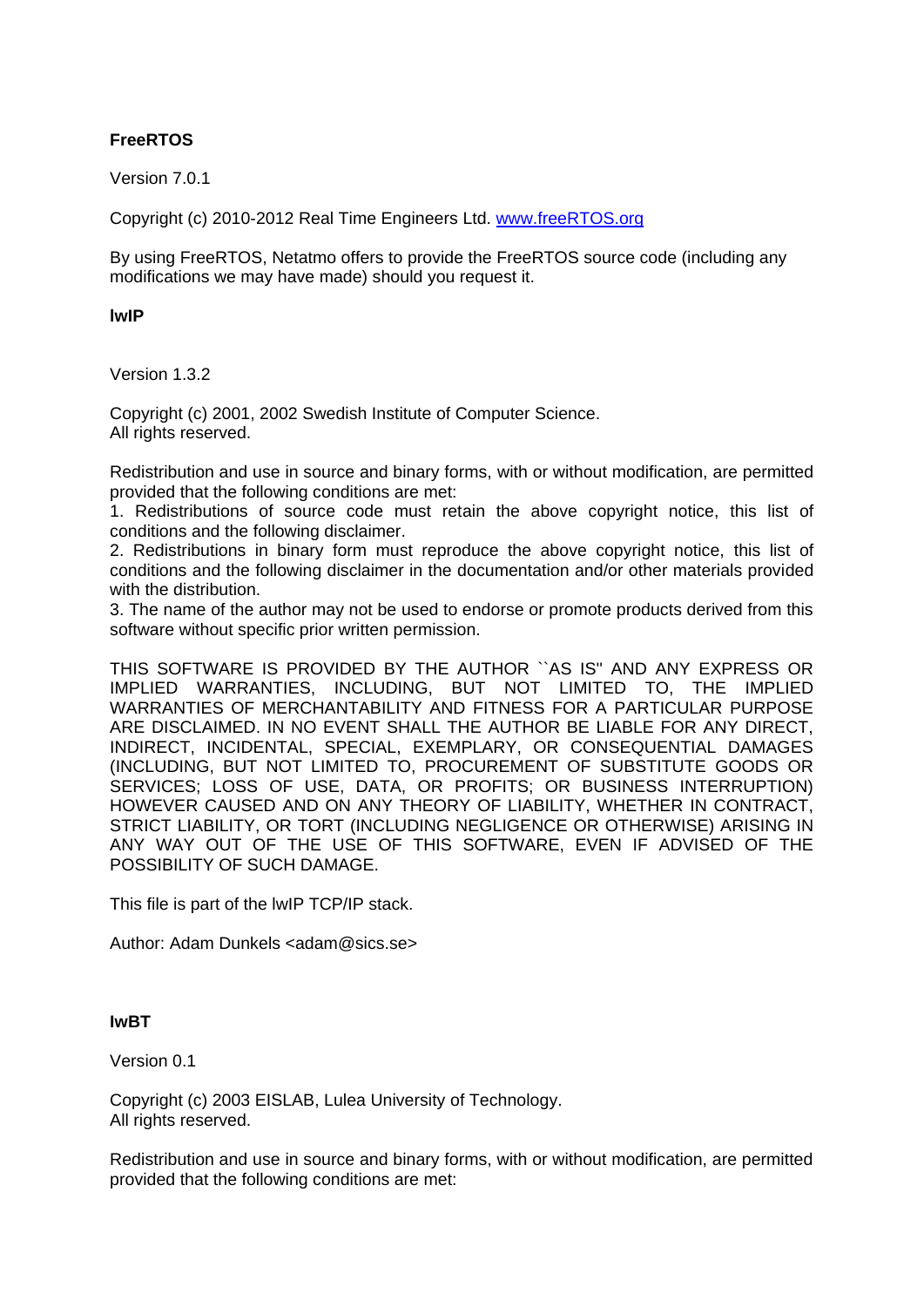1. Redistributions of source code must retain the above copyright notice, this list of conditions and the following disclaimer.

2. Redistributions in binary form must reproduce the above copyright notice, this list of conditions and the following disclaimer in the documentation and/or other materials provided with the distribution.

3. The name of the author may not be used to endorse or promote products derived from this software without specific prior written permission.

THIS SOFTWARE IS PROVIDED BY THE AUTHOR ``AS IS'' AND ANY EXPRESS OR IMPLIED WARRANTIES, INCLUDING, BUT NOT LIMITED TO, THE IMPLIED WARRANTIES OF MERCHANTABILITY AND FITNESS FOR A PARTICULAR PURPOSE ARE DISCLAIMED. IN NO EVENT SHALL THE AUTHOR BE LIABLE FOR ANY DIRECT, INDIRECT, INCIDENTAL, SPECIAL, EXEMPLARY, OR CONSEQUENTIAL DAMAGES (INCLUDING, BUT NOT LIMITED TO, PROCUREMENT OF SUBSTITUTE GOODS OR SERVICES; LOSS OF USE, DATA, OR PROFITS; OR BUSINESS INTERRUPTION) HOWEVER CAUSED AND ON ANY THEORY OF LIABILITY, WHETHER IN CONTRACT, STRICT LIABILITY, OR TORT (INCLUDING NEGLIGENCE OR OTHERWISE) ARISING IN ANY WAY OUT OF THE USE OF THIS SOFTWARE, EVEN IF ADVISED OF THE POSSIBILITY OF SUCH DAMAGE.

This file is part of the lwBT Bluetooth stack.

Author: Conny Ohult <conny@sm.luth.se>

# **QT**

Version 4.7

Copyright (c) 2012 Nokia Corporation and/or its subsidiaries.

License LGPL :<http://www.gnu.org/licenses/lgpl.html>

# **QJson**

Version 0.7.1

Copyright (c) 2010 Flavio Castelli.

License LGPL :<http://www.gnu.org/licenses/lgpl.html>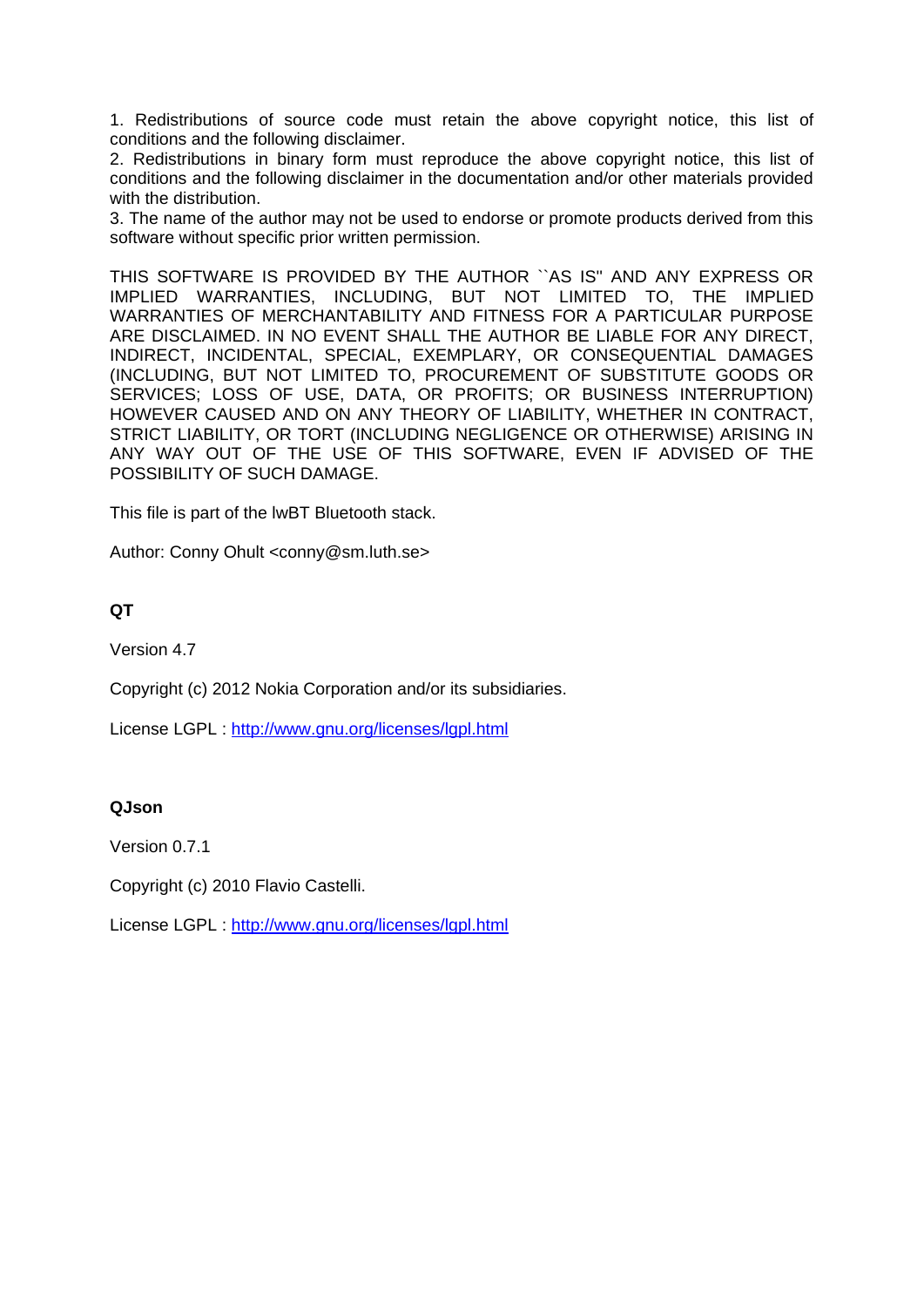## **Newlib**

Version 1.18.0

The newlib subdirectory is a collection of software from several sources.

Each file may have its own copyright/license that is embedded in the source file. Unless otherwise noted in the body of the source file(s), the following copyrightnotices will apply to the contents of the newlib subdirectory:

**(1)** Red Hat Incorporated

Copyright (c) 1994-2009 Red Hat, Inc. All rights reserved.

This copyrighted material is made available to anyone wishing to use,modify, copy, or redistribute it subject to the terms and conditionsof the BSD License. This program is distributed in the hope that it will be useful, but WITHOUT ANY WARRANTY expressed or implied, including the implied warranties of MERCHANTABILITY or FITNESS FOR A PARTICULAR PURPOSE. A copy of this license is available at http://www.opensource.org/licenses. Any Red Hat trademarks that areincorporated in the source code or documentation are not subject tothe BSD License and may only be used or replicated with the expresspermission of Red Hat, Inc.

**(2)** University of California, Berkeley

Copyright (c) 1981-2000 The Regents of the University of California. All rights reserved.

Redistribution and use in source and binary forms, with or without modification, are permitted provided that the following conditions are met:

 \* Redistributions of source code must retain the above copyright notice, this list of conditions and the following disclaimer.

 \* Redistributions in binary form must reproduce the above copyright notice, this list of conditions and the following disclaimer in the documentation and/or other materials provided with the distribution.

 \* Neither the name of the University nor the names of its contributors may be used to endorse or promote products derived from this software without specific prior written permission.

THIS SOFTWARE IS PROVIDED BY THE COPYRIGHT HOLDERS AND CONTRIBUTORS "AS IS" AND ANY EXPRESS OR IMPLIED WARRANTIES, INCLUDING, BUT NOT LIMITED TO, THE IMPLIED WARRANTIES OF MERCHANTABILITY AND FITNESS FOR A PARTICULAR PURPOSE ARE DISCLAIMED. IN NO EVENT SHALL THE COPYRIGHT OWNER OR CONTRIBUTORS BE LIABLE FOR ANY DIRECT, INDIRECT, INCIDENTAL, SPECIAL, EXEMPLARY, OR CONSEQUENTIAL DAMAGES (INCLUDING, BUT NOT LIMITED TO, PROCUREMENT OF SUBSTITUTE GOODS OR SERVICES; LOSS OF USE, DATA, OR PROFITS; OR BUSINESS INTERRUPTION) HOWEVER CAUSED AND ON ANY THEORY OF LIABILITY, WHETHER IN CONTRACT, STRICT LIABILITY, OR TORT (INCLUDING NEGLIGENCE OR OTHERWISE) ARISING IN ANY WAY OUT OF THE USE OF THIS SOFTWARE, EVEN IF ADVISED OF THE POSSIBILITYOF SUCH DAMAGE.

**(3)** David M. Gay (AT&T 1991, Lucent 1998)

The author of this software is David M. Gay.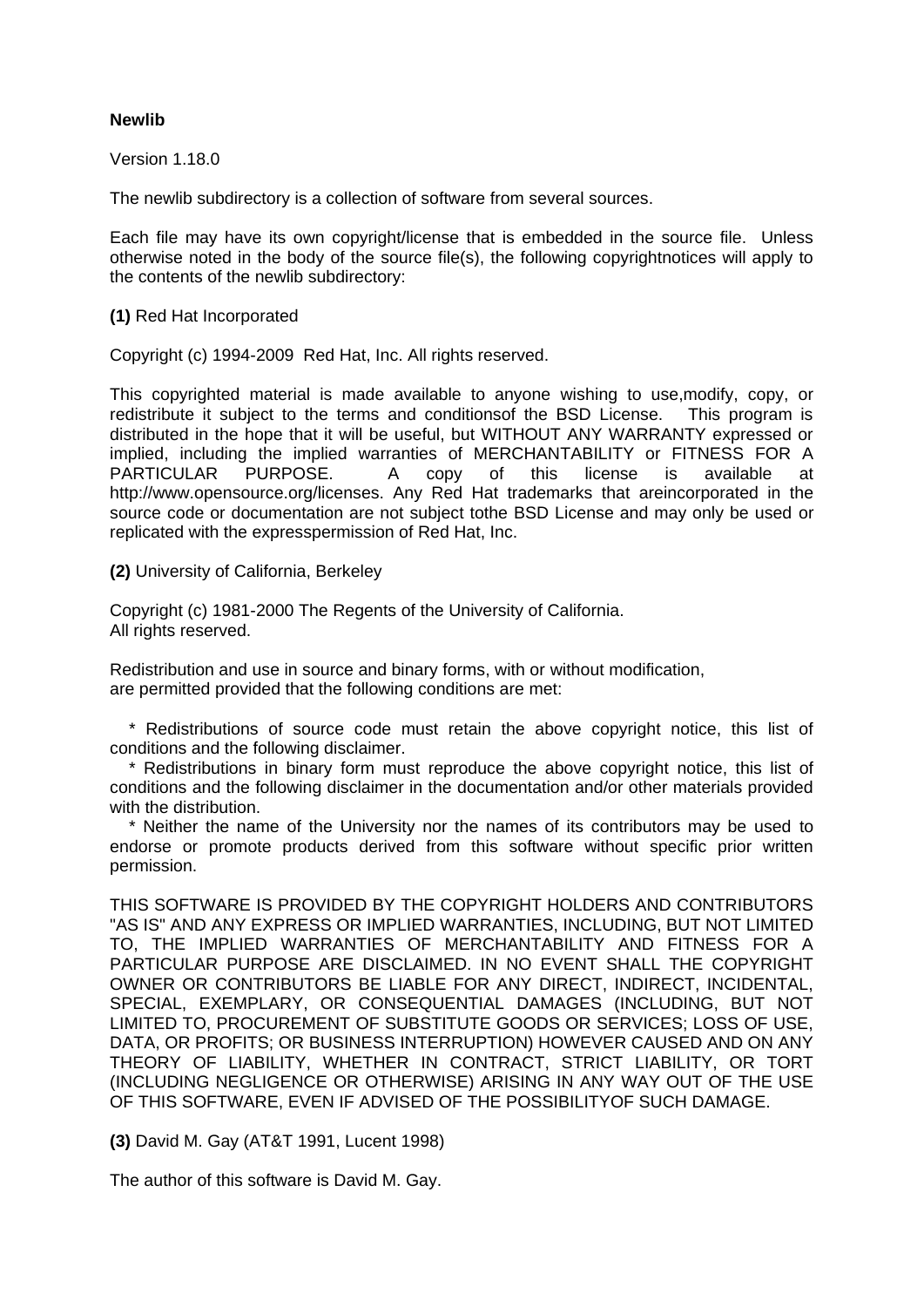Copyright (c) 1991 by AT&T.

Permission to use, copy, modify, and distribute this software for any purpose without fee is hereby granted, provided that this entire notice is included in all copies of any software which is or includes a copy or modification of this software and in all copies of the supporting documentation for such software.

THIS SOFTWARE IS BEING PROVIDED "AS IS", WITHOUT ANY EXPRESS OR IMPLIED WARRANTY. IN PARTICULAR, NEITHER THE AUTHOR NOR AT&T MAKES ANY REPRESENTATION OR WARRANTY OF ANY KIND CONCERNING THE REPRESENTATION OR WARRANTY OF ANY KIND CONCERNING THE MERCHANTABILITY OF THIS SOFTWARE OR ITS FITNESS FOR ANY PARTICULAR PURPOSE.

-------------------------------------------------------------------

The author of this software is David M. Gay.

Copyright (C) 1998-2001 by Lucent Technologies All Rights Reserved

Permission to use, copy, modify, and distribute this software and its documentation for any purpose and without fee is hereby granted, provided that the above copyright notice appear in all copies and that both that the copyright notice and this permission notice and warranty disclaimer appear in supporting documentation, and that the name of Lucent or any of its entities not be used in advertising or publicity pertaining to distribution of the software without specific, written prior permission.

LUCENT DISCLAIMS ALL WARRANTIES WITH REGARD TO THIS SOFTWARE, INCLUDING ALL IMPLIED WARRANTIES OF MERCHANTABILITY AND FITNESS. IN NO EVENT SHALL LUCENT OR ANY OF ITS ENTITIES BE LIABLE FOR ANY SPECIAL, INDIRECT OR CONSEQUENTIAL DAMAGES OR ANY DAMAGES WHATSOEVER RESULTING FROM LOSS OF USE, DATA OR PROFITS, WHETHER IN AN ACTION OF CONTRACT, NEGLIGENCE OR OTHER TORTIOUS ACTION, ARISING OUT OF OR IN CONNECTION WITH THE USE OR PERFORMANCE OF THIS SOFTWARE.

**(4)** Advanced Micro Devices

Copyright 1989, 1990 Advanced Micro Devices, Inc.

This software is the property of Advanced Micro Devices, Inc (AMD) which specifically grants the user the right to modify, use and distribute this software provided this notice is not removed or altered. All other rights are reserved by AMD.

AMD MAKES NO WARRANTY OF ANY KIND, EXPRESS OR IMPLIED, WITH REGARD TO THIS SOFTWARE. IN NO EVENT SHALL AMD BE LIABLE FOR INCIDENTAL OR CONSEQUENTIAL DAMAGES IN CONNECTION WITH OR ARISING FROM THE FURNISHING, PERFORMANCE, OR USE OF THIS SOFTWARE.

So that all may benefit from your experience, please report any problems or suggestions about this software to the 29K Technical Support Center at 800-29-29-AMD (800-292-9263) in the USA, or 0800-89-1131 in the UK, or 0031-11-1129 in Japan, toll free. The direct dial number is 512-462-4118.

Advanced Micro Devices, Inc.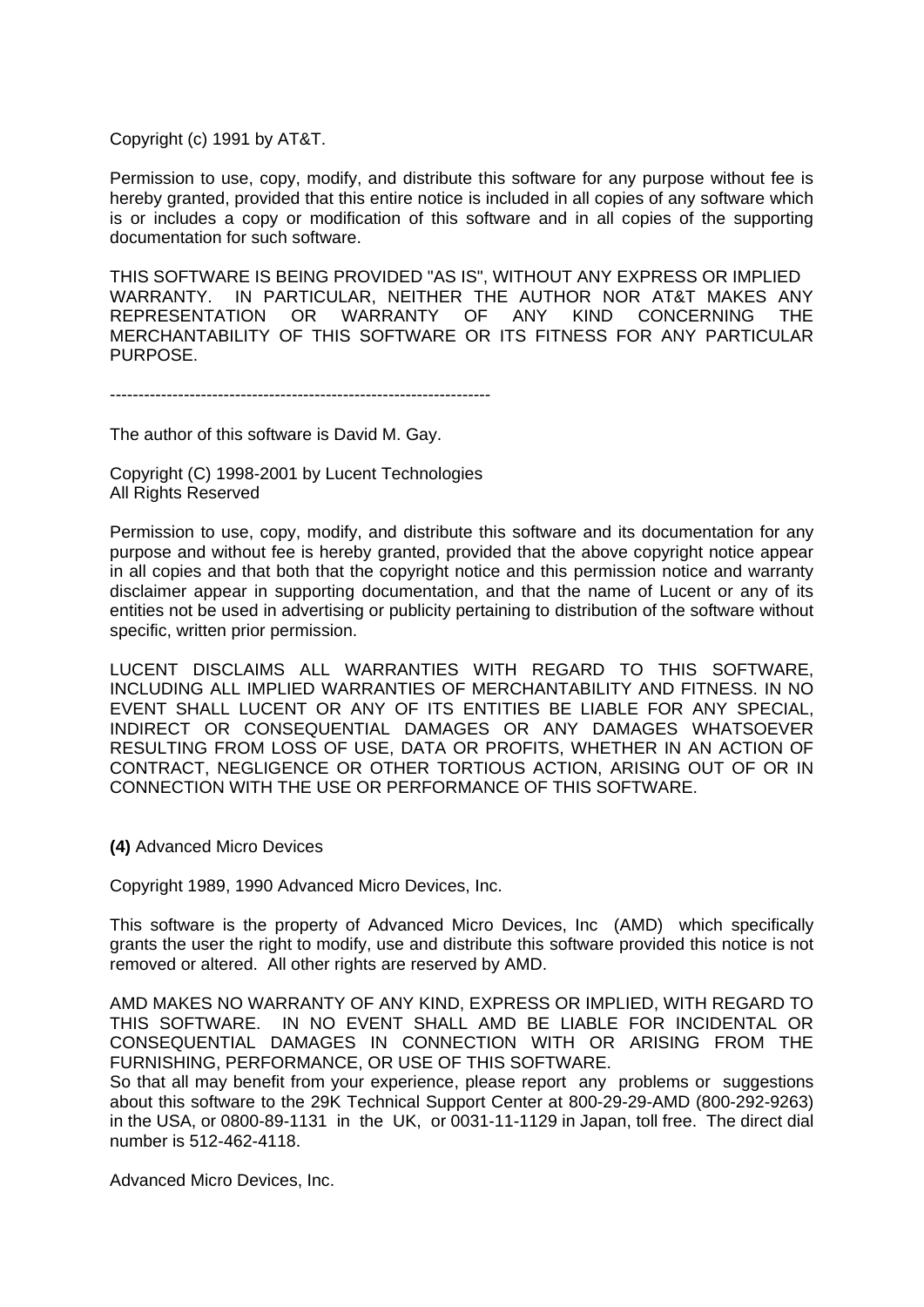29K Support Products Mail Stop 573 5900 E. Ben White Blvd. Austin, TX 78741 800-292-9263

**(5)** C.W. Sandmann

Copyright (C) 1993 C.W. Sandmann

This file may be freely distributed as long as the author's name remains.

**(6)** Eric Backus

(C) Copyright 1992 Eric Backus

This software may be used freely so long as this copyright notice is left intact. There is no warrantee on this software.

**(7)** Sun Microsystems

Copyright (C) 1993 by Sun Microsystems, Inc. All rights reserved.

Developed at SunPro, a Sun Microsystems, Inc. business. Permission to use, copy, modify, and distribute this software is freely granted, provided that this notice is preserved.

**(8)** Hewlett Packard

(c) Copyright 1986 HEWLETT-PACKARD COMPANY

To anyone who acknowledges that this file is provided "AS IS" without any express or implied warranty:

permission to use, copy, modify, and distribute this file for any purpose is hereby granted without fee, provided that the above copyright notice and this notice appears in all copies, and that the name of Hewlett-Packard Company not be used in advertising or publicity pertaining to distribution of the software without specific, written prior permission.

Hewlett-Packard Company makes no representations about the suitability of this software for any purpose.

**(9)** Hans-Peter Nilsson

Copyright (C) 2001 Hans-Peter Nilsson

Permission to use, copy, modify, and distribute this software is freely granted, provided that the above copyright notice, this notice and the following disclaimer are preserved with no changes.

THIS SOFTWARE IS PROVIDED ``AS IS'' AND WITHOUT ANY EXPRESS OR IMPLIED WARRANTIES, INCLUDING, WITHOUT LIMITATION, THE IMPLIED WARRANTIES OF MERCHANTABILITY AND FITNESS FOR A PARTICULAR PURPOSE.

**(10)** Stephane Carrez (m68hc11-elf/m68hc12-elf targets only)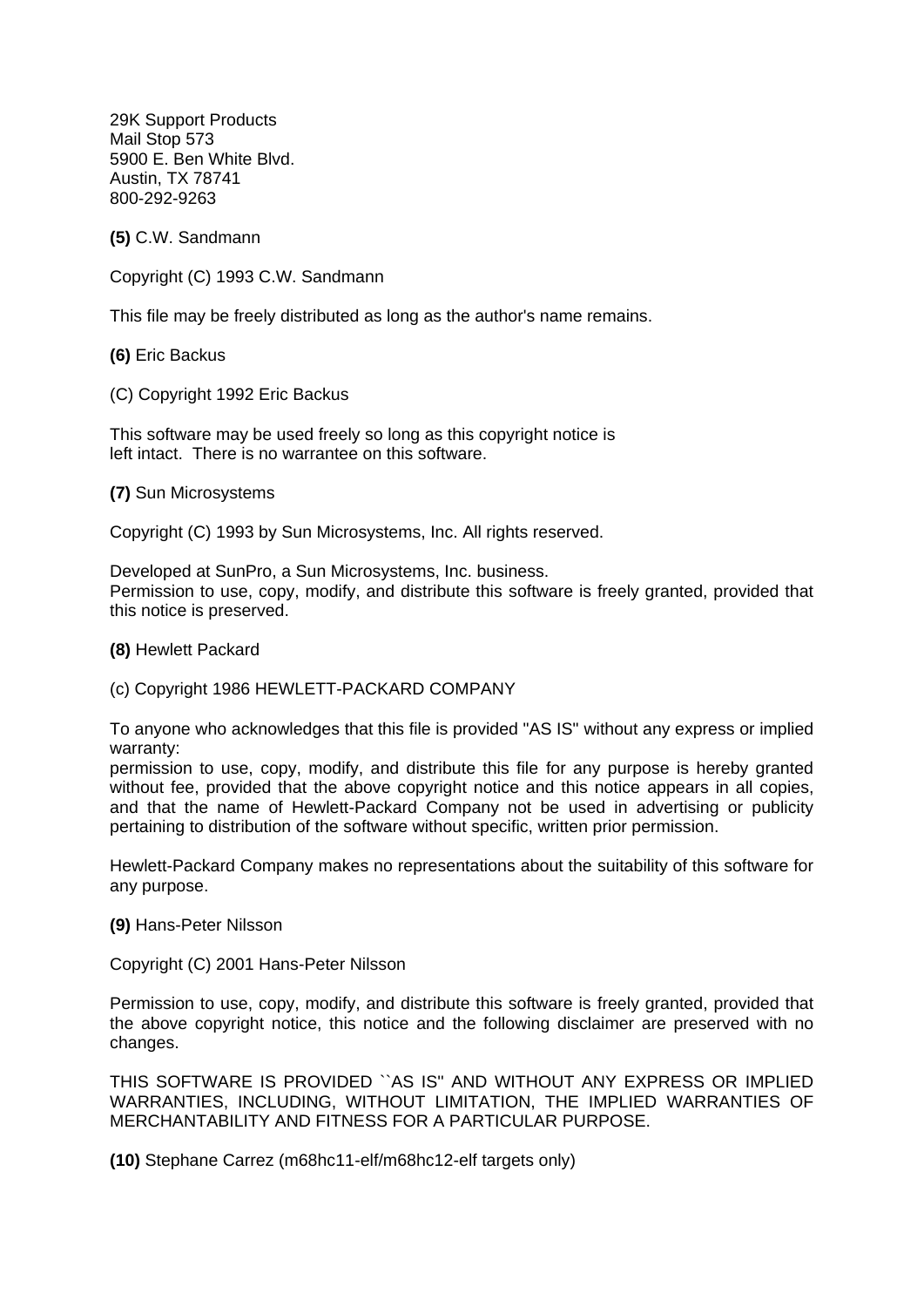Copyright (C) 1999, 2000, 2001, 2002 Stephane Carrez (stcarrez@nerim.fr)

The authors hereby grant permission to use, copy, modify, distribute, and license this software and its documentation for any purpose, provided that existing copyright notices are retained in all copies and that this notice is included verbatim in any distributions. No written agreement, license, or royalty fee is required for any of the authorized uses.

Modifications to this software may be copyrighted by their authors and need not follow the licensing terms described here, provided that the new terms are clearly indicated on the first page of each file where they apply.

**(11)** Christopher G. Demetriou

Copyright (c) 2001 Christopher G. Demetriou All rights reserved.

Redistribution and use in source and binary forms, with or without modification, are permitted provided that the following conditions are met:

1. Redistributions of source code must retain the above copyright notice, this list of conditions and the following disclaimer.

2. Redistributions in binary form must reproduce the above copyright notice, this list of conditions and the following disclaimer in the documentation and/or other materials provided with the distribution.

3. The name of the author may not be used to endorse or promote products derived from this software without specific prior written permission.

THIS SOFTWARE IS PROVIDED BY THE AUTHOR ``AS IS'' AND ANY EXPRESS OR IMPLIED WARRANTIES, INCLUDING, BUT NOT LIMITED TO, THE IMPLIED WARRANTIES OF MERCHANTABILITY AND FITNESS FOR A PARTICULAR PURPOSE ARE DISCLAIMED. IN NO EVENT SHALL THE AUTHOR BE LIABLE FOR ANY DIRECT, INDIRECT, INCIDENTAL, SPECIAL, EXEMPLARY, OR CONSEQUENTIAL DAMAGES (INCLUDING, BUT NOT LIMITED TO, PROCUREMENT OF SUBSTITUTE GOODS OR SERVICES; LOSS OF USE, DATA, OR PROFITS; OR BUSINESS INTERRUPTION) HOWEVER CAUSED AND ON ANY THEORY OF LIABILITY, WHETHER IN CONTRACT, STRICT LIABILITY, OR TORT (INCLUDING NEGLIGENCE OR OTHERWISE) ARISING IN ANY WAY OUT OF THE USE OF THIS SOFTWARE, EVEN IF ADVISED OF THE POSSIBILITY OF SUCH DAMAGE.

**(12)** SuperH, Inc.

Copyright 2002 SuperH, Inc. All rights reserved

This software is the property of SuperH, Inc (SuperH) which specifically grants the user the right to modify, use and distribute this software provided this notice is not removed or altered. All other rights are reserved by SuperH.

SUPERH MAKES NO WARRANTY OF ANY KIND, EXPRESS OR IMPLIED, WITH REGARD TO THIS SOFTWARE. IN NO EVENT SHALL SUPERH BE LIABLE FOR INDIRECT, SPECIAL, INCIDENTAL OR CONSEQUENTIAL DAMAGES IN CONNECTION WITH OR ARISING FROM THE FURNISHING, PERFORMANCE, OR USE OF THIS SOFTWARE.

So that all may benefit from your experience, please report any problems or suggestions about this software to the SuperH Support Center via e-mail at softwaresupport@superh.com

SuperH, Inc.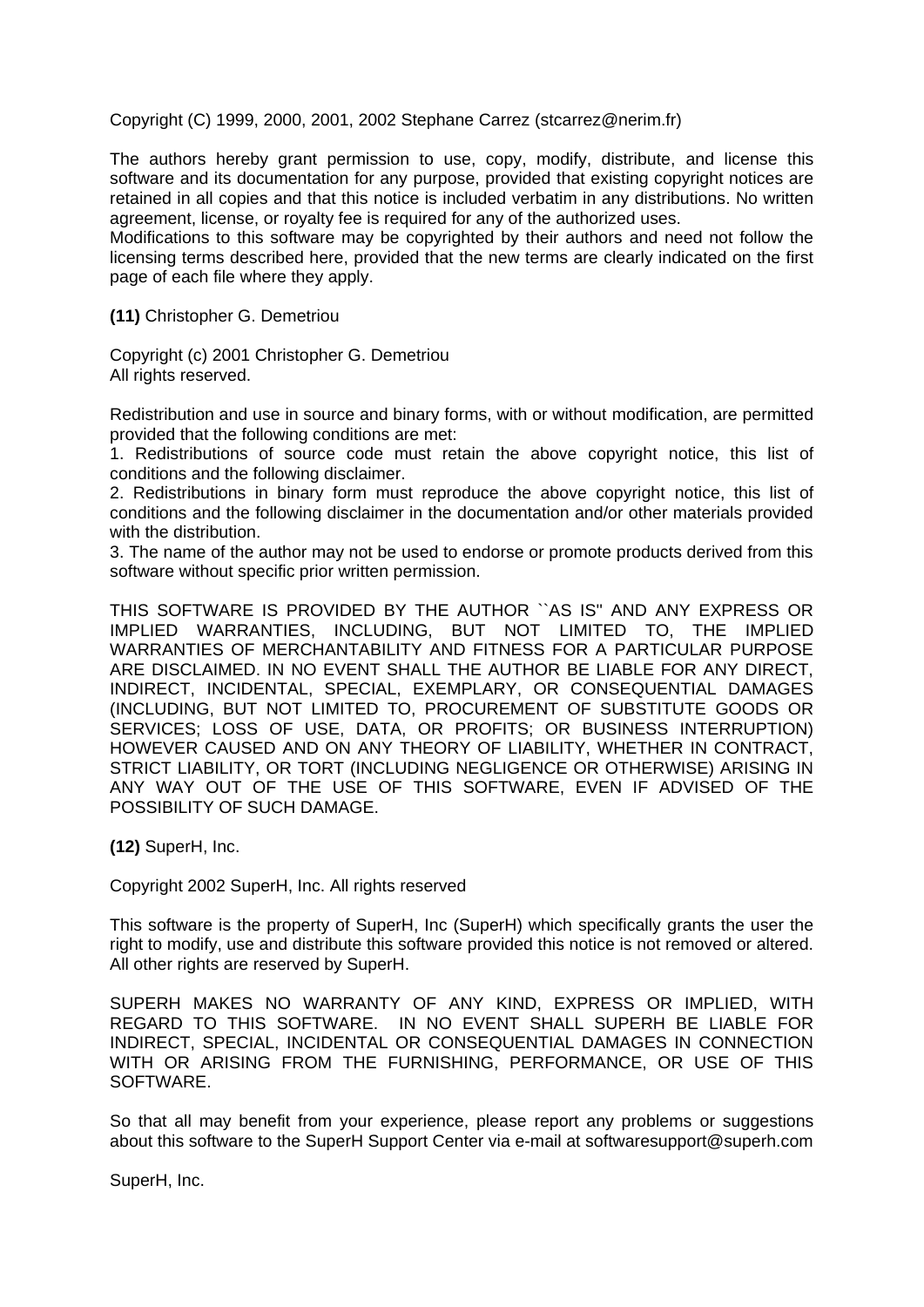405 River Oaks Parkway San Jose CA 95134 USA

**(13)** Royal Institute of Technology

Copyright (c) 1999 Kungliga Tekniska Högskolan (Royal Institute of Technology, Stockholm, Sweden). All rights reserved.

Redistribution and use in source and binary forms, with or without modification, are permitted provided that the following conditions are met:

1. Redistributions of source code must retain the above copyright notice, this list of conditions and the following disclaimer.

2. Redistributions in binary form must reproduce the above copyright notice, this list of conditions and the following disclaimer in the documentation and/or other materials provided with the distribution.

3. Neither the name of KTH nor the names of its contributors may be used to endorse or promote products derived from this software without specific prior written permission.

THIS SOFTWARE IS PROVIDED BY KTH AND ITS CONTRIBUTORS ``AS IS'' AND ANY EXPRESS OR IMPLIED WARRANTIES, INCLUDING, BUT NOT LIMITED TO, THE IMPLIED WARRANTIES OF MERCHANTABILITY AND FITNESS FOR A PARTICULAR PURPOSE ARE DISCLAIMED. IN NO EVENT SHALL KTH OR ITS CONTRIBUTORS BE LIABLE FOR ANY DIRECT, INDIRECT, INCIDENTAL, SPECIAL, EXEMPLARY, OR CONSEQUENTIAL DAMAGES (INCLUDING, BUT NOT LIMITED TO, PROCUREMENT OF SUBSTITUTE GOODS OR SERVICES; LOSS OF USE, DATA, OR PROFITS; OR BUSINESS INTERRUPTION) HOWEVER CAUSED AND ON ANY THEORY OF LIABILITY, WHETHER IN CONTRACT, STRICT LIABILITY, OR TORT (INCLUDING NEGLIGENCE OR OTHERWISE) ARISING IN ANY WAY OUT OF THE USE OF THIS SOFTWARE, EVEN IF ADVISED OF THE POSSIBILITY OF SUCH DAMAGE.

**(14)** Alexey Zelkin

Copyright (c) 2000, 2001 Alexey Zelkin <phantom@FreeBSD.org> All rights reserved.

Redistribution and use in source and binary forms, with or without modification, are permitted provided that the following conditions are met:

1. Redistributions of source code must retain the above copyright notice, this list of conditions and the following disclaimer.

2. Redistributions in binary form must reproduce the above copyright notice, this list of conditions and the following disclaimer in the documentation and/or other materials provided with the distribution.

THIS SOFTWARE IS PROVIDED BY THE AUTHOR AND CONTRIBUTORS ``AS IS'' AND ANY EXPRESS OR IMPLIED WARRANTIES, INCLUDING, BUT NOT LIMITED TO, THE IMPLIED WARRANTIES OF MERCHANTABILITY AND FITNESS FOR A PARTICULAR PURPOSE ARE DISCLAIMED. IN NO EVENT SHALL THE AUTHOR OR CONTRIBUTORS BE LIABLE FOR ANY DIRECT, INDIRECT, INCIDENTAL, SPECIAL, EXEMPLARY, OR CONSEQUENTIAL DAMAGES (INCLUDING, BUT NOT LIMITED TO, PROCUREMENT OF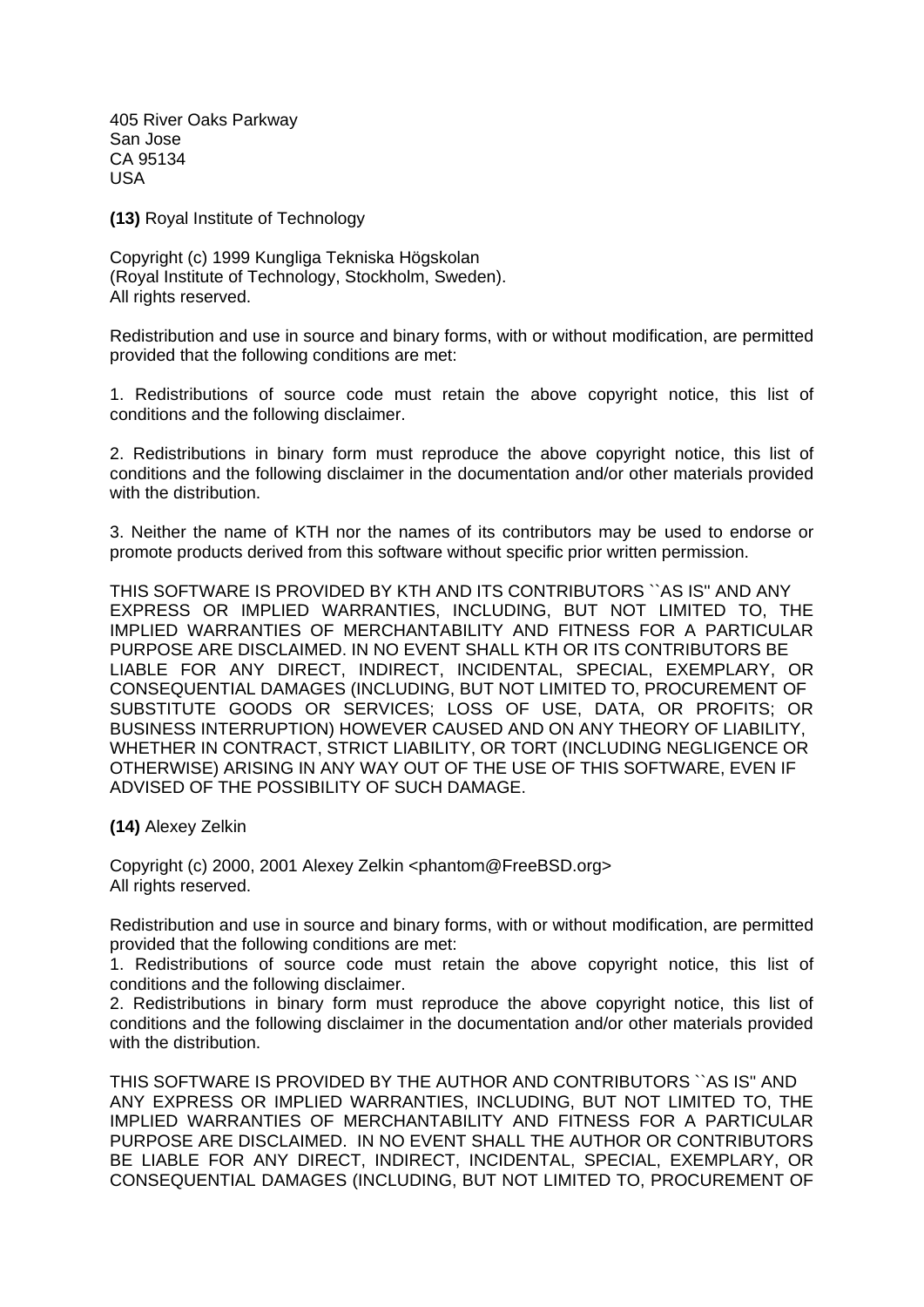SUBSTITUTE GOODS OR SERVICES; LOSS OF USE, DATA, OR PROFITS; OR BUSINESS INTERRUPTION) HOWEVER CAUSED AND ON ANY THEORY OF LIABILITY, WHETHER IN CONTRACT, STRICT LIABILITY, OR TORT (INCLUDING NEGLIGENCE OR OTHERWISE) ARISING IN ANY WAY OUT OF THE USE OF THIS SOFTWARE, EVEN IF ADVISED OF THE POSSIBILITY OF SUCH DAMAGE.

## **(15)** Andrey A. Chernov

Copyright (C) 1997 by Andrey A. Chernov, Moscow, Russia. All rights reserved.

Redistribution and use in source and binary forms, with or without modification, are permitted provided that the following conditions are met:

1. Redistributions of source code must retain the above copyright notice, this list of conditions and the following disclaimer.

2. Redistributions in binary form must reproduce the above copyright notice, this list of conditions and the following disclaimer in the documentation and/or other materials provided with the distribution.

THIS SOFTWARE IS PROVIDED BY THE AUTHOR ``AS IS'' AND ANY EXPRESS OR IMPLIED WARRANTIES, INCLUDING, BUT NOT LIMITED TO, THE IMPLIED WARRANTIES OF MERCHANTABILITY AND FITNESS FOR A PARTICULAR PURPOSE ARE DISCLAIMED. IN NO EVENT SHALL THE REGENTS OR CONTRIBUTORS BE LIABLE FOR ANY DIRECT, INDIRECT, INCIDENTAL, SPECIAL, EXEMPLARY, OR CONSEQUENTIAL DAMAGES (INCLUDING, BUT NOT LIMITED TO, PROCUREMENT OF SUBSTITUTE GOODS OR SERVICES; LOSS OF USE, DATA, OR PROFITS; OR BUSINESS INTERRUPTION) HOWEVER CAUSED AND ON ANY THEORY OF LIABILITY, WHETHER IN CONTRACT, STRICT LIABILITY, OR TORT (INCLUDING NEGLIGENCE OR OTHERWISE) ARISING IN ANY WAY OUT OF THE USE OF THIS SOFTWARE, EVEN IF ADVISED OF THE POSSIBILITY OF SUCH DAMAGE.

**(16)** FreeBSD

Copyright (c) 1997-2002 FreeBSD Project. All rights reserved.

Redistribution and use in source and binary forms, with or without modification, are permitted provided that the following conditions are met:

1. Redistributions of source code must retain the above copyright notice, this list of conditions and the following disclaimer.

2. Redistributions in binary form must reproduce the above copyright notice, this list of conditions and the following disclaimer in the documentation and/or other materials provided with the distribution.

THIS SOFTWARE IS PROVIDED BY THE AUTHOR AND CONTRIBUTORS ``AS IS'' AND ANY EXPRESS OR IMPLIED WARRANTIES, INCLUDING, BUT NOT LIMITED TO, THE IMPLIED WARRANTIES OF MERCHANTABILITY AND FITNESS FOR A PARTICULAR PURPOSE ARE DISCLAIMED. IN NO EVENT SHALL THE AUTHOR OR CONTRIBUTORS BE LIABLE FOR ANY DIRECT, INDIRECT, INCIDENTAL, SPECIAL, EXEMPLARY, OR CONSEQUENTIAL DAMAGES (INCLUDING, BUT NOT LIMITED TO, PROCUREMENT OF SUBSTITUTE GOODS OR SERVICES; LOSS OF USE, DATA, OR PROFITS; OR BUSINESS INTERRUPTION) HOWEVER CAUSED AND ON ANY THEORY OF LIABILITY, WHETHER IN CONTRACT, STRICT LIABILITY, OR TORT (INCLUDING NEGLIGENCE OR OTHERWISE) ARISING IN ANY WAY OUT OF THE USE OF THIS SOFTWARE, EVEN IF ADVISED OF THE POSSIBILITY OF SUCH DAMAGE.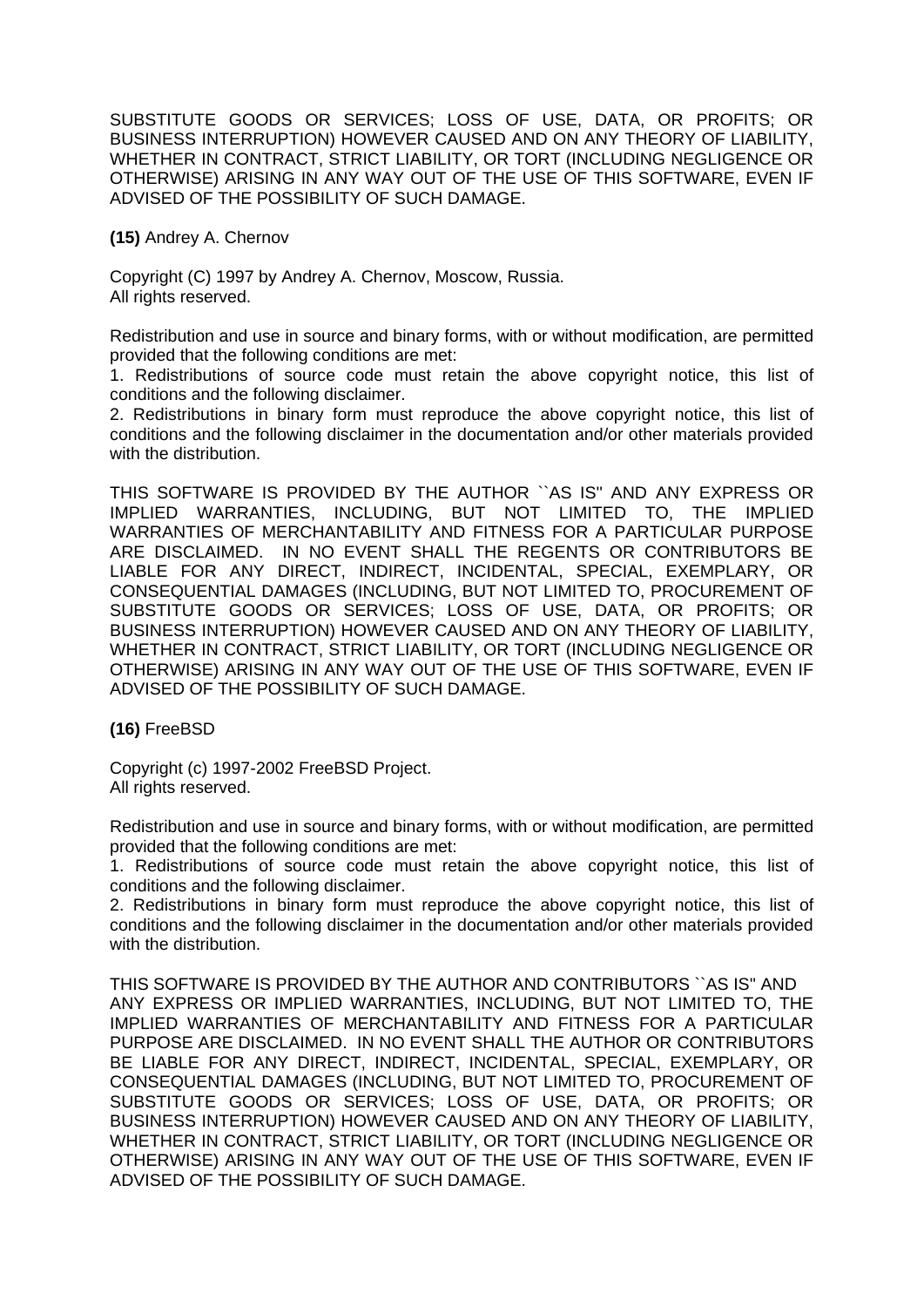**(17)** S. L. Moshier

Author: S. L. Moshier.

Copyright (c) 1984,2000 S.L. Moshier

Permission to use, copy, modify, and distribute this software for any purpose without fee is hereby granted, provided that this entire notice is included in all copies of any software which is or includes a copy or modification of this software and in all copies of the supporting documentation for such software.

THIS SOFTWARE IS BEING PROVIDED "AS IS", WITHOUT ANY EXPRESS OR IMPLIED WARRANTY. IN PARTICULAR, THE AUTHOR MAKES NO REPRESENTATION OR WARRANTY OF ANY KIND CONCERNING THE MERCHANTABILITY OF THIS SOFTWARE OR ITS FITNESS FOR ANY PARTICULAR PURPOSE.

**(18)** Citrus Project

Copyright (c)1999 Citrus Project, All rights reserved.

Redistribution and use in source and binary forms, with or without modification, are permitted provided that the following conditions are met:

1. Redistributions of source code must retain the above copyright notice, this list of conditions and the following disclaimer.

2. Redistributions in binary form must reproduce the above copyright notice, this list of conditions and the following disclaimer in the documentation and/or other materials provided with the distribution.

THIS SOFTWARE IS PROVIDED BY THE AUTHOR AND CONTRIBUTORS ``AS IS'' AND ANY EXPRESS OR IMPLIED WARRANTIES, INCLUDING, BUT NOT LIMITED TO, THE IMPLIED WARRANTIES OF MERCHANTABILITY AND FITNESS FOR A PARTICULAR PURPOSE ARE DISCLAIMED. IN NO EVENT SHALL THE AUTHOR OR CONTRIBUTORS BE LIABLE FOR ANY DIRECT, INDIRECT, INCIDENTAL, SPECIAL, EXEMPLARY, OR CONSEQUENTIAL DAMAGES (INCLUDING, BUT NOT LIMITED TO, PROCUREMENT OF SUBSTITUTE GOODS OR SERVICES; LOSS OF USE, DATA, OR PROFITS; OR BUSINESS INTERRUPTION) HOWEVER CAUSED AND ON ANY THEORY OF LIABILITY, WHETHER IN CONTRACT, STRICT LIABILITY, OR TORT (INCLUDING NEGLIGENCE OR OTHERWISE) ARISING IN ANY WAY OUT OF THE USE OF THIS SOFTWARE, EVEN IF ADVISED OF THE POSSIBILITY OF SUCH DAMAGE.

**(19)** Todd C. Miller

Copyright (c) 1998 Todd C. Miller <Todd.Miller@courtesan.com> All rights reserved.

Redistribution and use in source and binary forms, with or without modification, are permitted provided that the following conditions are met:

1. Redistributions of source code must retain the above copyrightnotice, this list of conditions and the following disclaimer.

2. Redistributions in binary form must reproduce the above copyright notice, this list of conditions and the following disclaimer in the documentation and/or other materials provided with the distribution.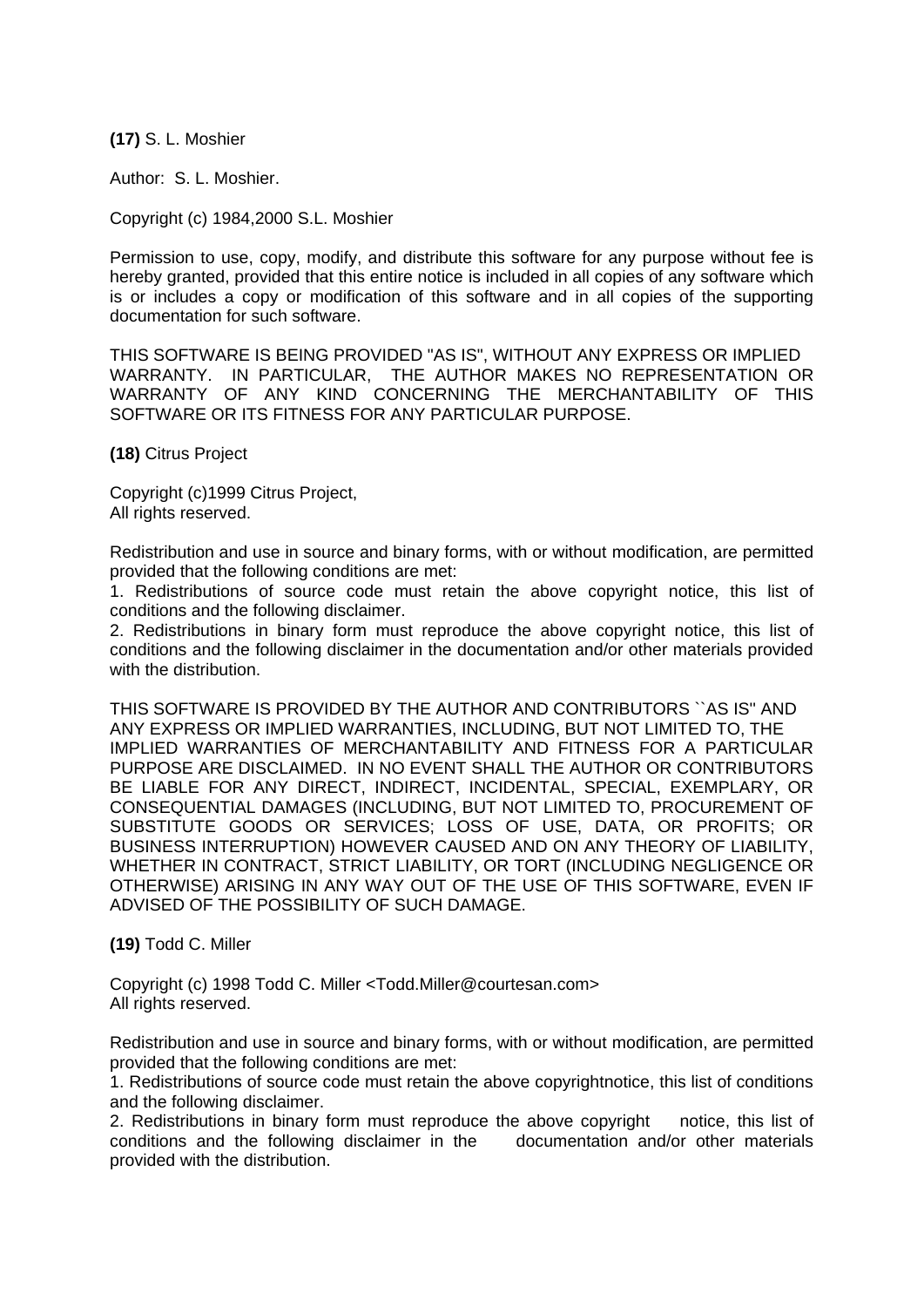3. The name of the author may not be used to endorse or promote products derived from this software without specific prior written permission.

THIS SOFTWARE IS PROVIDED ``AS IS'' AND ANY EXPRESS OR IMPLIED WARRANTIES, INCLUDING, BUT NOT LIMITED TO, THE IMPLIED WARRANTIES OF MERCHANTABILITY AND FITNESS FOR A PARTICULAR PURPOSE ARE DISCLAIMED. IN NO EVENT SHALL THE AUTHOR BE LIABLE FOR ANY DIRECT, INDIRECT, INCIDENTAL, SPECIAL, EXEMPLARY, OR CONSEQUENTIAL DAMAGES (INCLUDING, BUT NOT LIMITED TO, PROCUREMENT OF SUBSTITUTE GOODS OR SERVICES; LOSS OF USE, DATA, OR PROFITS; OR BUSINESS INTERRUPTION) HOWEVER CAUSED AND ON ANY THEORY OF LIABILITY, WHETHER IN CONTRACT, STRICT LIABILITY, OR TORT (INCLUDING NEGLIGENCE OR OTHERWISE) ARISING IN ANY WAY OUT OF THE USE OF THIS SOFTWARE, EVEN IF ADVISED OF THE POSSIBILITY OF SUCH DAMAGE.

**(20)** DJ Delorie (i386) Copyright (C) 1991 DJ Delorie All rights reserved.

Redistribution and use in source and binary forms is permitted provided that the above copyright notice and following paragraph are duplicated in all such forms.

This file is distributed WITHOUT ANY WARRANTY; without even the implied warranty of MERCHANTABILITY or FITNESS FOR A PARTICULAR PURPOSE.

**(21)** Free Software Foundation LGPL License (\*-linux\* targets only)

 Copyright (C) 1990-1999, 2000, 2001 Free Software Foundation, Inc. This file is part of the GNU C Library. Contributed by Mark Kettenis <kettenis@phys.uva.nl>, 1997.

 The GNU C Library is free software; you can redistribute it and/or modify it under the terms of the GNU Lesser General Public License as published by the Free Software Foundation; either version 2.1 of the License, or (at your option) any later version.

 The GNU C Library is distributed in the hope that it will be useful, but WITHOUT ANY WARRANTY; without even the implied warranty of MERCHANTABILITY or FITNESS FOR A PARTICULAR PURPOSE. See the GNU Lesser General Public License for more details.

 You should have received a copy of the GNU Lesser General Public License along with the GNU C Library; if not, write to the Free Software Foundation, Inc., 51 Franklin Street, Fifth Floor, Boston, MA 02110-1301 USA.

**(22)** Xavier Leroy LGPL License (i[3456]86-\*-linux\* targets only)

Copyright (C) 1996 Xavier Leroy (Xavier.Leroy@inria.fr)

This program is free software; you can redistribute it and/or modify it under the terms of the GNU Library General Public License as published by the Free Software Foundation; either version 2 of the License, or (at your option) any later version.

This program is distributed in the hope that it will be useful, but WITHOUT ANY WARRANTY; without even the implied warranty of MERCHANTABILITY or FITNESS FOR A PARTICULAR PURPOSE. See the GNU Library General Public License for more details.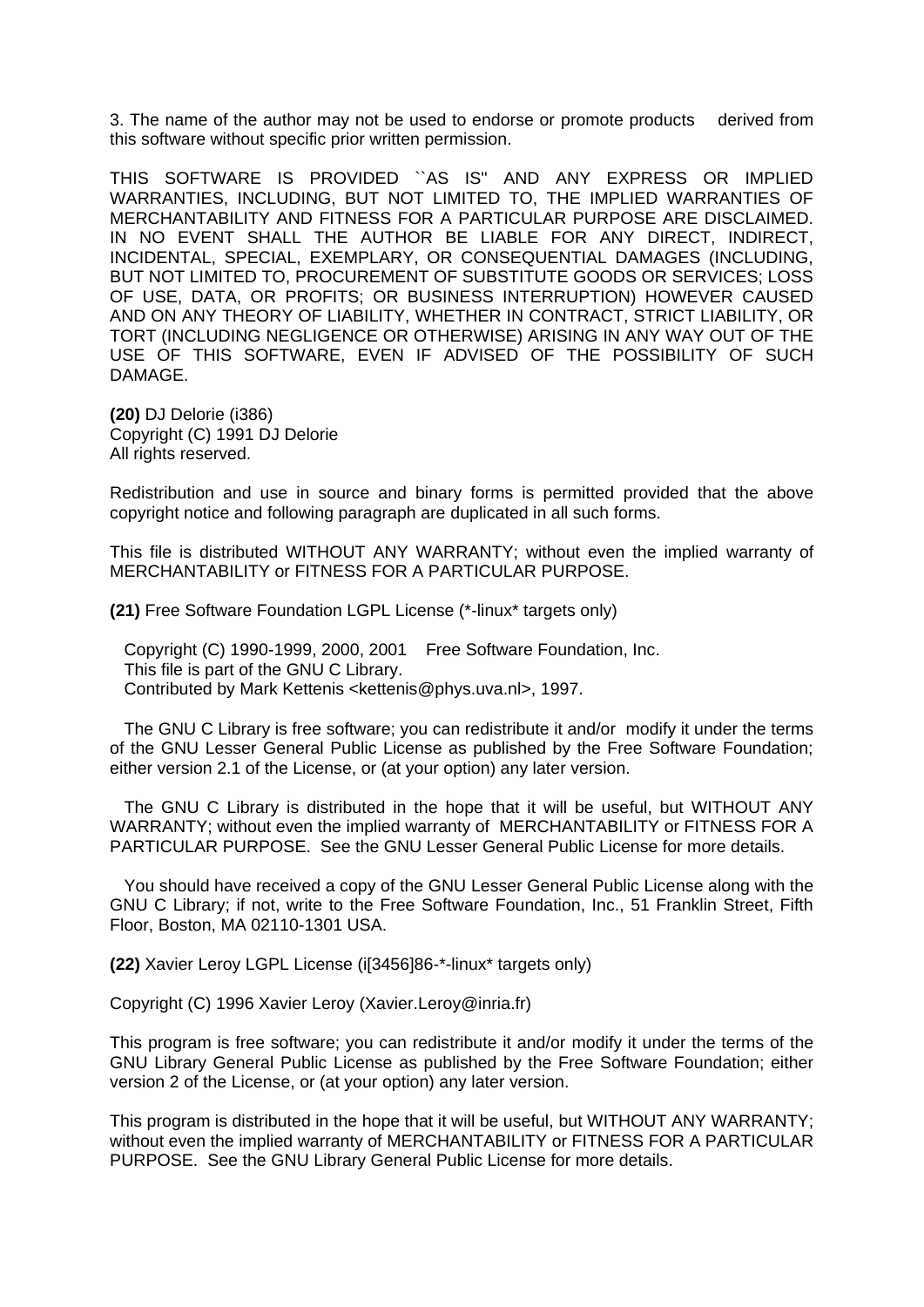**(23)** Intel (i960)

Copyright (c) 1993 Intel Corporation

Intel hereby grants you permission to copy, modify, and distribute this software and its documentation. Intel grants this permission provided that the above copyright notice appears in all copies and that both the copyright notice and this permission notice appear in supporting documentation. In addition, Intel grants this permission provided that you prominently mark as "not part of the original" any modifications made to this software or documentation, and that the name of Intel Corporation not be used in advertising or publicity pertaining to distribution of the software or the documentation without specific, written prior permission.

Intel Corporation provides this AS IS, WITHOUT ANY WARRANTY, EXPRESS OR IMPLIED, INCLUDING, WITHOUT LIMITATION, ANY WARRANTY OF MERCHANTABILITY OR FITNESS FOR A PARTICULAR PURPOSE. Intel makes no guarantee or representations regarding the use of, or the results of the use of, the software and documentation in terms of correctness, accuracy, reliability, currentness, or otherwise; and you rely on the software, documentation and results solely at your own risk.

IN NO EVENT SHALL INTEL BE LIABLE FOR ANY LOSS OF USE, LOSS OF BUSINESS, LOSS OF PROFITS, INDIRECT, INCIDENTAL, SPECIAL OR CONSEQUENTIAL DAMAGES OF ANY KIND. IN NO EVENT SHALL INTEL'S TOTAL LIABILITY EXCEED THE SUM PAID TO INTEL FOR THE PRODUCT LICENSED HEREUNDER.

**(24)** Hewlett-Packard (hppa targets only)

(c) Copyright 1986 HEWLETT-PACKARD COMPANY

To anyone who acknowledges that this file is provided "AS IS" without any express or implied warranty: permission to use, copy, modify, and distribute this file for any purpose is hereby granted without fee, provided that the above copyright notice and this notice appears in all copies, and that the name of Hewlett-Packard Company not be used in advertising or publicity pertaining to distribution of the software without specific, written prior permission. Hewlett-Packard Company makes no representations about the suitability of this software for any purpose.

**(25)** Henry Spencer (only \*-linux targets)

Copyright 1992, 1993, 1994 Henry Spencer. All rights reserved.

This software is not subject to any license of the American Telephone and Telegraph Company or of the Regents of the University of California.

Permission is granted to anyone to use this software for any purpose on any computer system, and to alter it and redistribute it, subject to the following restrictions:

1. The author is not responsible for the consequences of use of this software, no matter how awful, even if they arise from flaws in it.

2. The origin of this software must not be misrepresented, either by explicit claim or by omission. Since few users ever read sources, credits must appear in the documentation.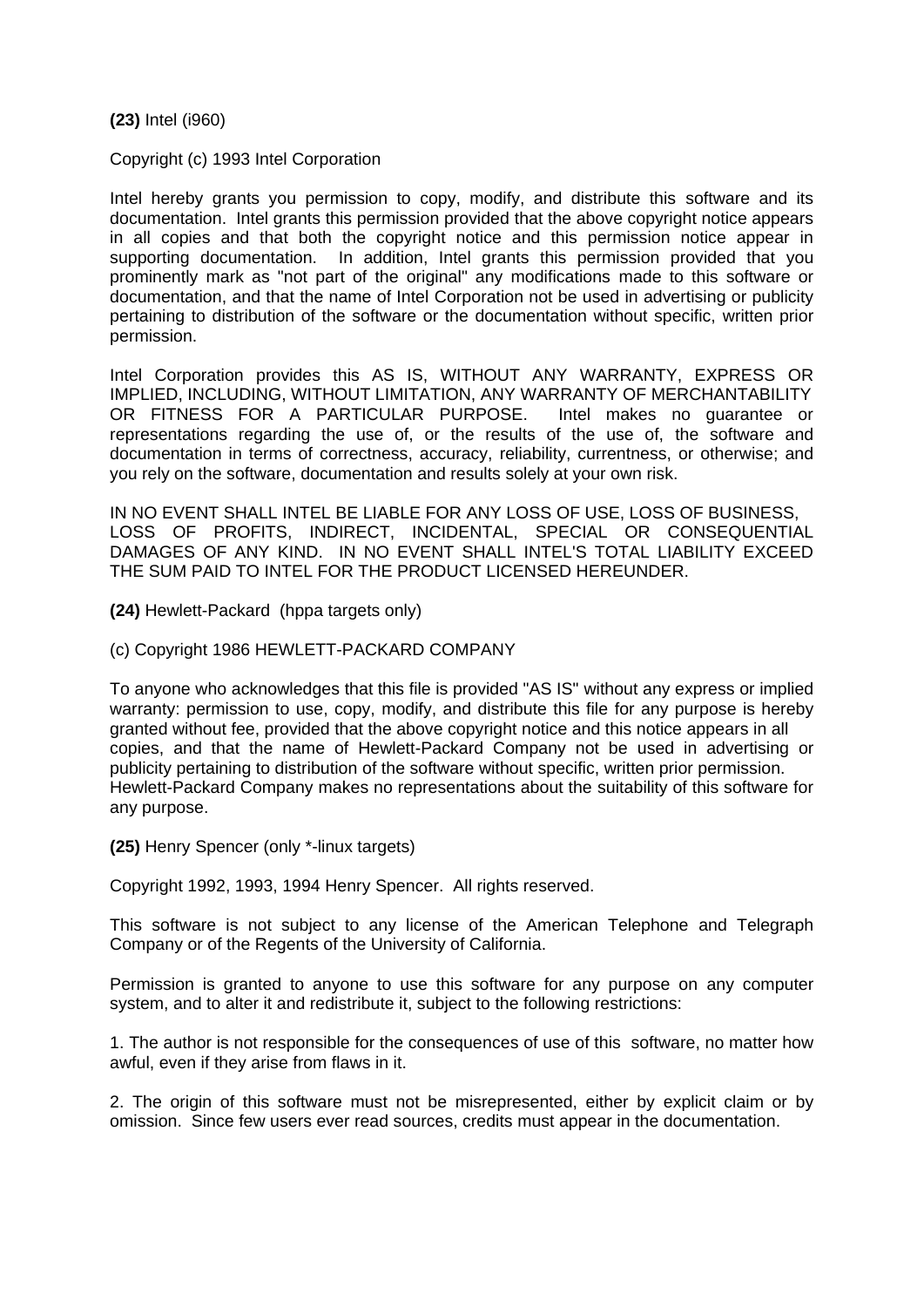3. Altered versions must be plainly marked as such, and must not be misrepresented as being the original software. Since few users ever read sources, credits must appear in the documentation.

4. This notice may not be removed or altered.

**(26)** Mike Barcroft

Copyright (c) 2001 Mike Barcroft <mike@FreeBSD.org> All rights reserved.

Redistribution and use in source and binary forms, with or without modification, are permitted provided that the following conditions are met:

1. Redistributions of source code must retain the above copyrightnotice, this list of conditions and the following disclaimer.

2. Redistributions in binary form must reproduce the above copyright notice, this list of conditions and the following disclaimer in the documentation and/or other materials provided with the distribution.

THIS SOFTWARE IS PROVIDED BY THE AUTHOR AND CONTRIBUTORS ``AS IS'' AND ANY EXPRESS OR IMPLIED WARRANTIES, INCLUDING, BUT NOT LIMITED TO, THE IMPLIED WARRANTIES OF MERCHANTABILITY AND FITNESS FOR A PARTICULAR PURPOSE ARE DISCLAIMED. IN NO EVENT SHALL THE AUTHOR OR CONTRIBUTORS BE LIABLE FOR ANY DIRECT, INDIRECT, INCIDENTAL, SPECIAL, EXEMPLARY, OR CONSEQUENTIAL DAMAGES (INCLUDING, BUT NOT LIMITED TO, PROCUREMENT OF SUBSTITUTE GOODS OR SERVICES; LOSS OF USE, DATA, OR PROFITS; OR BUSINESS INTERRUPTION) HOWEVER CAUSED AND ON ANY THEORY OF LIABILITY, WHETHER IN CONTRACT, STRICT LIABILITY, OR TORT (INCLUDING NEGLIGENCE OR OTHERWISE) ARISING IN ANY WAY OUT OF THE USE OF THIS SOFTWARE, EVEN IF ADVISED OF THE POSSIBILITY OF SUCH DAMAGE.

**(27)** Konstantin Chuguev (--enable-newlib-iconv)

Copyright (c) 1999, 2000

Konstantin Chuguev. All rights reserved.

Redistribution and use in source and binary forms, with or without modification, are permitted provided that the following conditions are met:

1. Redistributions of source code must retain the above copyrightnotice, this list of conditions and the following disclaimer.

2. Redistributions in binary form must reproduce the above copyrightnotice, this list of conditions and the following disclaimer in the documentation and/or other materials provided with the distribution.

THIS SOFTWARE IS PROVIDED BY THE AUTHOR AND CONTRIBUTORS ``AS IS'' AND ANY EXPRESS OR IMPLIED WARRANTIES, INCLUDING, BUT NOT LIMITED TO, THE IMPLIED WARRANTIES OF MERCHANTABILITY AND FITNESS FOR A PARTICULAR PURPOSE ARE DISCLAIMED. IN NO EVENT SHALL THE AUTHOR OR CONTRIBUTORS BE LIABLE FOR ANY DIRECT, INDIRECT, INCIDENTAL, SPECIAL, EXEMPLARY, OR CONSEQUENTIAL DAMAGES (INCLUDING, BUT NOT LIMITED TO, PROCUREMENT OF SUBSTITUTE GOODS OR SERVICES; LOSS OF USE, DATA, OR PROFITS; OR BUSINESS INTERRUPTION) HOWEVER CAUSED AND ON ANY THEORY OF LIABILITY, WHETHER IN CONTRACT, STRICT LIABILITY, OR TORT (INCLUDING NEGLIGENCE OR OTHERWISE) ARISING IN ANY WAY OUT OF THE USE OF THIS SOFTWARE, EVEN IF ADVISED OF THE POSSIBILITY OF SUCH DAMAGE.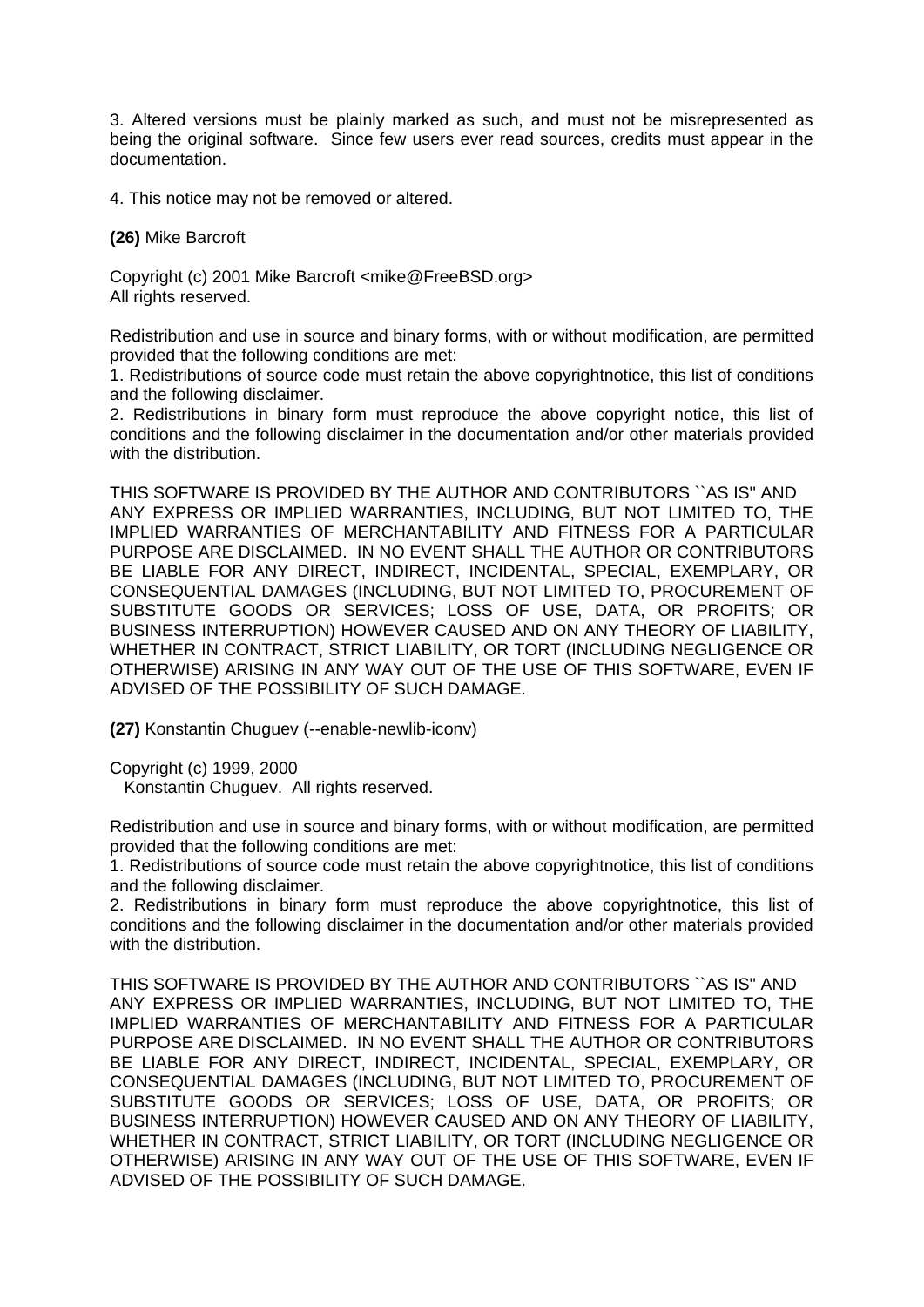iconv (Charset Conversion Library) v2.0

**(28)** Artem Bityuckiy (--enable-newlib-iconv)

Copyright (c) 2003, Artem B. Bityuckiy, SoftMine Corporation. Rights transferred to Franklin Electronic Publishers.

Redistribution and use in source and binary forms, with or without modification, are permitted provided that the following conditions are met:

1. Redistributions of source code must retain the above copyright notice, this list of conditions and the following disclaimer.

2. Redistributions in binary form must reproduce the above copyright notice, this list of conditions and the following disclaimer in the documentation and/or other materials provided with the distribution.

THIS SOFTWARE IS PROVIDED BY THE AUTHOR AND CONTRIBUTORS ``AS IS'' AND ANY EXPRESS OR IMPLIED WARRANTIES, INCLUDING, BUT NOT LIMITED TO, THE IMPLIED WARRANTIES OF MERCHANTABILITY AND FITNESS FOR A PARTICULAR PURPOSE ARE DISCLAIMED. IN NO EVENT SHALL THE AUTHOR OR CONTRIBUTORS BE LIABLE FOR ANY DIRECT, INDIRECT, INCIDENTAL, SPECIAL, EXEMPLARY, OR CONSEQUENTIAL DAMAGES (INCLUDING, BUT NOT LIMITED TO, PROCUREMENT OF SUBSTITUTE GOODS OR SERVICES; LOSS OF USE, DATA, OR PROFITS; OR BUSINESS INTERRUPTION) HOWEVER CAUSED AND ON ANY THEORY OF LIABILITY, WHETHER IN CONTRACT, STRICT LIABILITY, OR TORT (INCLUDING NEGLIGENCE OR OTHERWISE) ARISING IN ANY WAY OUT OF THE USE OF THIS SOFTWARE, EVEN IF ADVISED OF THE POSSIBILITY OF SUCH DAMAGE.

**(29)** IBM, Sony, Toshiba (only spu-\* targets)

 (C) Copyright 2001,2006, International Business Machines Corporation, Sony Computer Entertainment, Incorporated, Toshiba Corporation,

All rights reserved.

 Redistribution and use in source and binary forms, with or without modification, are permitted provided that the following conditions are met:

 \* Redistributions of source code must retain the above copyright notice, this list of conditions and the following disclaimer.

 \* Redistributions in binary form must reproduce the above copyright notice, this list of conditions and the following disclaimer in the documentation and/or other materials provided with the distribution.

Neither the names of the copyright holders nor the names of their contributors may be used to endorse or promote products derived from this software without specific prior written permission.

 THIS SOFTWARE IS PROVIDED BY THE COPYRIGHT HOLDERS AND CONTRIBUTORS "AS IS" AND ANY EXPRESS OR IMPLIED WARRANTIES, INCLUDING, BUT NOT LIMITED TO, THE IMPLIED WARRANTIES OF MERCHANTABILITY AND FITNESS FOR A PARTICULAR PURPOSE ARE DISCLAIMED. IN NO EVENT SHALL THE COPYRIGHT OWNER OR CONTRIBUTORS BE LIABLE FOR ANY DIRECT, INDIRECT, INCIDENTAL, SPECIAL, EXEMPLARY, OR CONSEQUENTIAL DAMAGES (INCLUDING,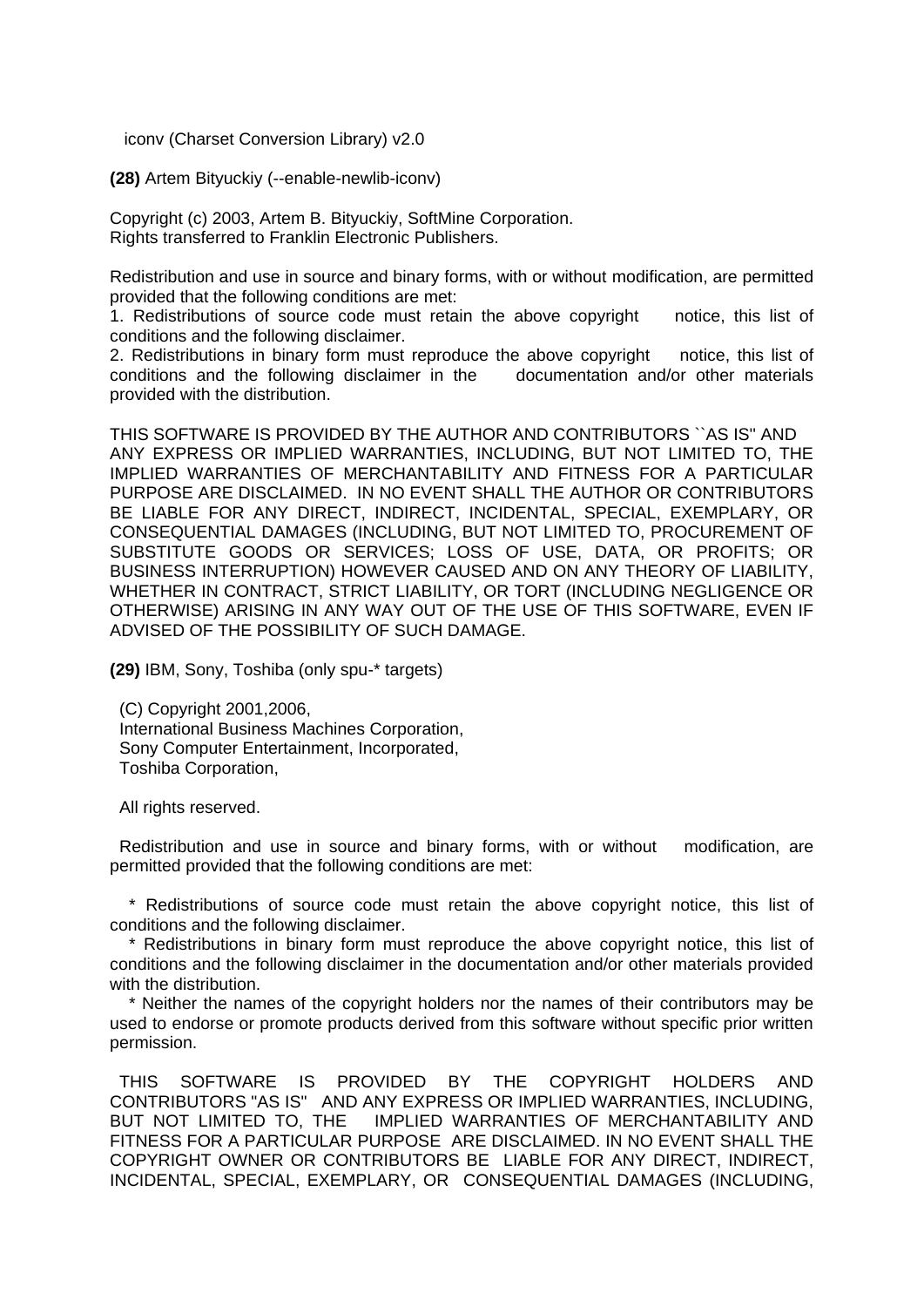BUT NOT LIMITED TO, PROCUREMENT OF SUBSTITUTE GOODS OR SERVICES; LOSS OF USE, DATA, OR PROFITS; OR BUSINESS INTERRUPTION) HOWEVER CAUSED AND ON ANY THEORY OF LIABILITY, WHETHER IN CONTRACT, STRICT LIABILITY, OR TORT (INCLUDING NEGLIGENCE OR OTHERWISE) ARISING IN ANY WAY OUT OF THE USE OF THIS SOFTWARE, EVEN IF ADVISED OF THE POSSIBILITY OF SUCH DAMAGE.

**(30)** - Alex Tatmanjants (targets using libc/posix)

## Copyright (c) 1995 Alex Tatmanjants <alex@elvisti.kiev.ua> at Electronni Visti IA, Kiev, Ukraine. All rights reserved.

 Redistribution and use in source and binary forms, with or without modification, are permitted provided that the following conditions are met:

 1. Redistributions of source code must retain the above copyright notice, this list of conditions and the following disclaimer.

 2. Redistributions in binary form must reproduce the above copyright notice, this list of conditions and the following disclaimer in the documentation and/or other materials provided with the distribution.

THIS SOFTWARE IS PROVIDED BY THE AUTHOR ``AS IS'' AND ANY EXPRESS OR IMPLIED WARRANTIES, INCLUDING, BUT NOT LIMITED TO, THE IMPLIED WARRANTIES OF MERCHANTABILITY AND FITNESS FOR A PARTICULAR PURPOSE ARE DISCLAIMED. IN NO EVENT SHALL THE AUTHOR BE LIABLE FOR ANY DIRECT, INDIRECT, INCIDENTAL, SPECIAL, EXEMPLARY, OR CONSEQUENTIAL DAMAGES (INCLUDING, BUT NOT LIMITED TO, PROCUREMENT OF SUBSTITUTE GOODS OR SERVICES; LOSS OF USE, DATA, OR PROFITS; OR BUSINESS INTERRUPTION) HOWEVER CAUSED AND ON ANY THEORY OF LIABILITY, WHETHER IN CONTRACT, STRICT LIABILITY, OR TORT (INCLUDING NEGLIGENCE OR OTHERWISE) ARISING IN ANY WAY OUT OF THE USE OF THIS SOFTWARE, EVEN IF ADVISED OF THE POSSIBILITY OF SUCH DAMAGE.

**(31)** - M. Warner Losh (targets using libc/posix)

 Copyright (c) 1998, M. Warner Losh <imp@freebsd.org> All rights reserved.

 Redistribution and use in source and binary forms, with or without modification, are permitted provided that the following conditions are met:

 1. Redistributions of source code must retain the above copyright notice, this list of conditions and the following disclaimer.

 2. Redistributions in binary form must reproduce the above copyright notice, this list of conditions and the following disclaimer in the documentation and/or other materials provided with the distribution.

THIS SOFTWARE IS PROVIDED BY THE AUTHOR AND CONTRIBUTORS ``AS IS'' AND ANY EXPRESS OR IMPLIED WARRANTIES, INCLUDING, BUT NOT LIMITED TO, THE IMPLIED WARRANTIES OF MERCHANTABILITY AND FITNESS FOR A PARTICULAR PURPOSE ARE DISCLAIMED. IN NO EVENT SHALL THE AUTHOR OR CONTRIBUTORS BE LIABLE FOR ANY DIRECT, INDIRECT, INCIDENTAL, SPECIAL, EXEMPLARY, OR CONSEQUENTIAL DAMAGES (INCLUDING, BUT NOT LIMITED TO, PROCUREMENT OF SUBSTITUTE GOODS OR SERVICES; LOSS OF USE, DATA, OR PROFITS; OR BUSINESS INTERRUPTION) HOWEVER CAUSED AND ON ANY THEORY OF LIABILITY, WHETHER IN CONTRACT, STRICT LIABILITY, OR TORT (INCLUDING NEGLIGENCE OR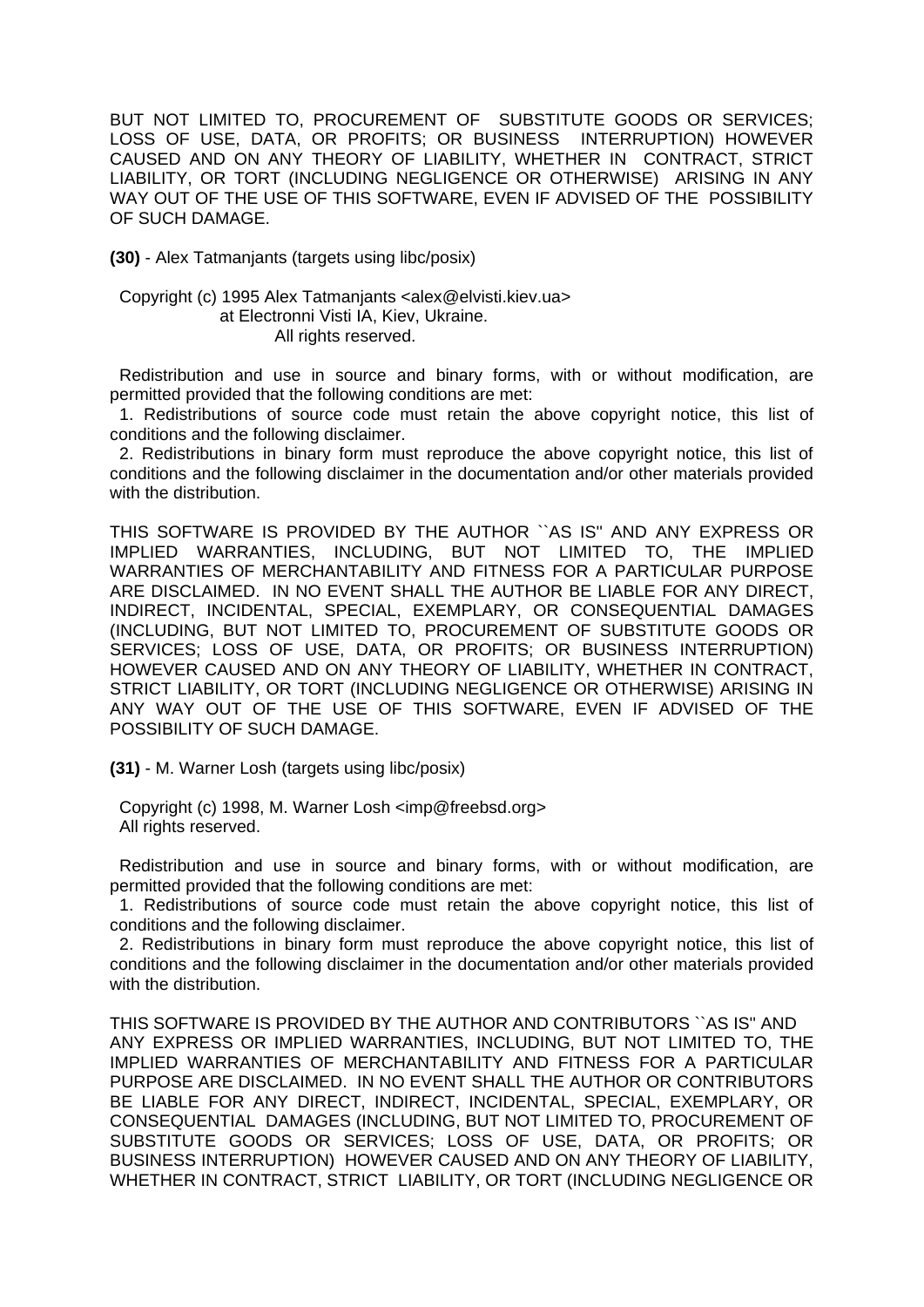OTHERWISE) ARISING IN ANY WAY OUT OF THE USE OF THIS SOFTWARE, EVEN IF ADVISED OF THE POSSIBILITY OF SUCH DAMAGE.

**(32)** - Andrey A. Chernov (targets using libc/posix)

 Copyright (C) 1996 by Andrey A. Chernov, Moscow, Russia. All rights reserved.

Redistribution and use in source and binary forms, with or without modification, are permitted provided that the following conditions are met:

 1. Redistributions of source code must retain the above copyright notice, this list of conditions and the following disclaimer.

 2. Redistributions in binary form must reproduce the above copyright notice, this list of conditions and the following disclaimer in the documentation and/or other materials provided with the distribution.

THIS SOFTWARE IS PROVIDED BY THE AUTHOR ``AS IS'' AND ANY EXPRESS OR IMPLIED WARRANTIES, INCLUDING, BUT NOT LIMITED TO, THE IMPLIED WARRANTIES OF MERCHANTABILITY AND FITNESS FOR A PARTICULAR PURPOSE ARE DISCLAIMED. IN NO EVENT SHALL THE REGENTS OR CONTRIBUTORS BE LIABLE FOR ANY DIRECT, INDIRECT, INCIDENTAL, SPECIAL, EXEMPLARY, OR CONSEQUENTIAL DAMAGES (INCLUDING, BUT NOT LIMITED TO, PROCUREMENT OF SUBSTITUTE GOODS OR SERVICES; LOSS OF USE, DATA, OR PROFITS; OR BUSINESS INTERRUPTION) HOWEVER CAUSED AND ON ANY THEORY OF LIABILITY, WHETHER IN CONTRACT, STRICT LIABILITY, OR TORT (INCLUDING NEGLIGENCE OR OTHERWISE) ARISING IN ANY WAY OUT OF THE USE OF THIS SOFTWARE, EVEN IF ADVISED OF THE POSSIBILITY OF SUCH DAMAGE.

**(33)** - Daniel Eischen (targets using libc/posix)

 Copyright (c) 2001 Daniel Eischen <deischen@FreeBSD.org>. All rights reserved.

Redistribution and use in source and binary forms, with or without modification, are permitted provided that the following conditions are met:

 1. Redistributions of source code must retain the above copyright notice, this list of conditions and the following disclaimer.

 2. Redistributions in binary form must reproduce the above copyright notice, this list of conditions and the following disclaimer in the documentation and/or other materials provided with the distribution.

THIS SOFTWARE IS PROVIDED BY THE AUTHOR AND CONTRIBUTORS ``AS IS'' AND ANY EXPRESS OR IMPLIED WARRANTIES, INCLUDING, BUT NOT LIMITED TO, THE IMPLIED WARRANTIES OF MERCHANTABILITY AND FITNESS FOR A PARTICULAR PURPOSE ARE DISCLAIMED. IN NO EVENT SHALL THE REGENTS OR CONTRIBUTORS BE LIABLE FOR ANY DIRECT, INDIRECT, INCIDENTAL, SPECIAL, EXEMPLARY, OR CONSEQUENTIAL DAMAGES (INCLUDING, BUT NOT LIMITED TO, PROCUREMENT OF SUBSTITUTE GOODS OR SERVICES; LOSS OF USE, DATA, OR PROFITS; OR BUSINESS INTERRUPTION) HOWEVER CAUSED AND ON ANY THEORY OF LIABILITY, WHETHER IN CONTRACT, STRICT LIABILITY, OR TORT (INCLUDING NEGLIGENCE OR OTHERWISE) ARISING IN ANY WAY OUT OF THE USE OF THIS SOFTWARE, EVEN IF ADVISED OF THE POSSIBILITY OF SUCH DAMAGE.

**(34)** - Jon Beniston (only lm32-\* targets)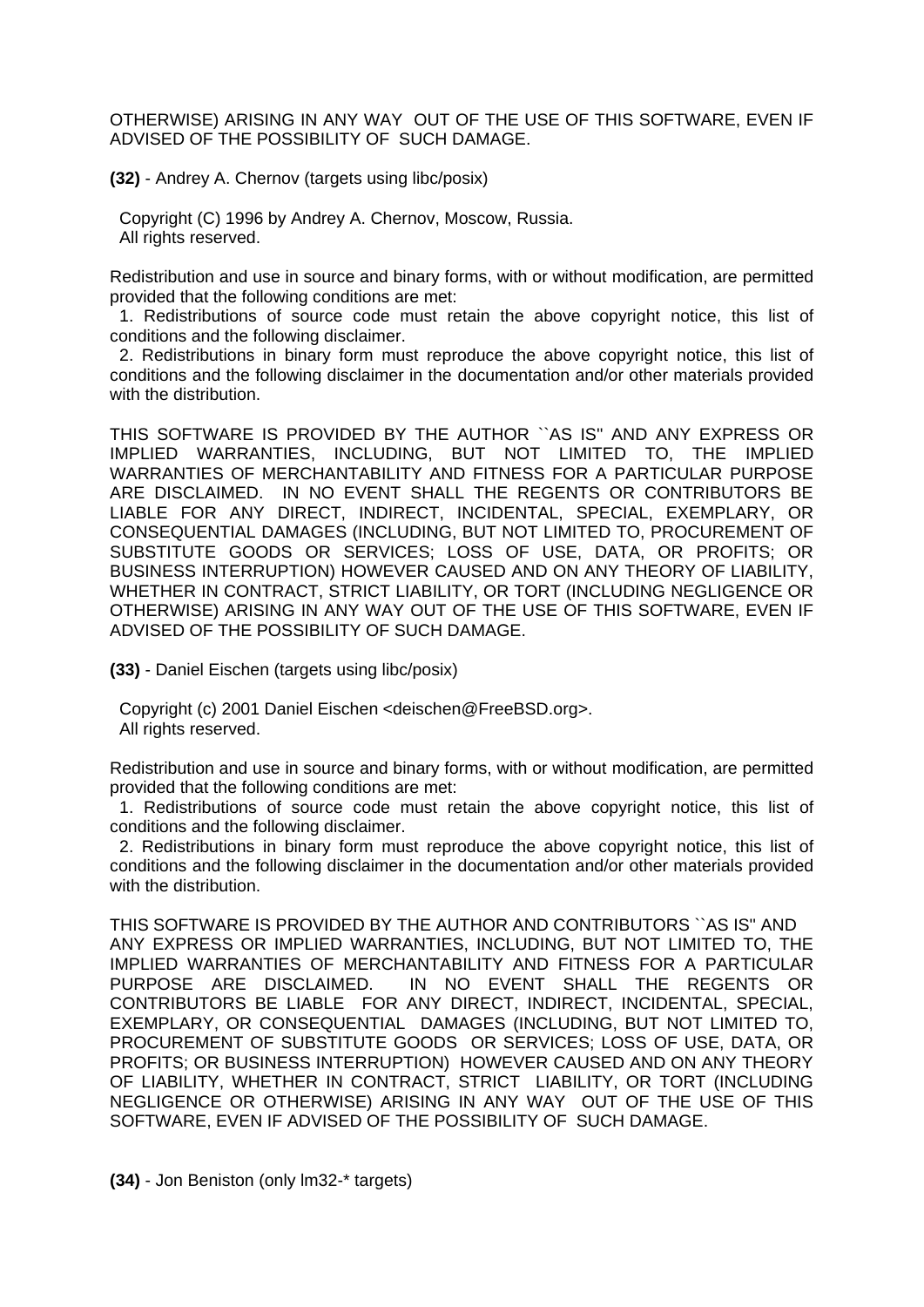Contributed by Jon Beniston <ion@beniston.com>

Redistribution and use in source and binary forms, with or without modification, are permitted provided that the following conditions are met:

1. Redistributions of source code must retain the above copyright notice, this list of conditions and the following disclaimer.

2. Redistributions in binary form must reproduce the above copyright notice, this list of conditions and the following disclaimer in the documentation and/or other materials provided with the distribution.

THIS SOFTWARE IS PROVIDED BY THE AUTHOR AND CONTRIBUTORS ``AS IS'' AND ANY EXPRESS OR IMPLIED WARRANTIES, INCLUDING, BUT NOT LIMITED TO, THE IMPLIED WARRANTIES OF MERCHANTABILITY AND FITNESS FOR A PARTICULAR PURPOSE ARE DISCLAIMED. IN NO EVENT SHALL THE AUTHOR OR CONTRIBUTORS BE LIABLE FOR ANY DIRECT, INDIRECT, INCIDENTAL, SPECIAL, EXEMPLARY, OR CONSEQUENTIAL DAMAGES (INCLUDING, BUT NOT LIMITED TO, PROCUREMENT OF SUBSTITUTE GOODS OR SERVICES; LOSS OF USE, DATA, OR PROFITS; OR BUSINESS INTERRUPTION) HOWEVER CAUSED AND ON ANY THEORY OF LIABILITY, WHETHER IN CONTRACT, STRICT LIABILITY, OR TORT (INCLUDING NEGLIGENCE OR OTHERWISE) ARISING IN ANY WAY OUT OF THE USE OF THIS SOFTWARE, EVEN IF ADVISED OF THE POSSIBILITY OF SUCH DAMAGE.

**(35)** - ARM Ltd (arm and thumb variant targets only)

Copyright (c) 2009 ARM Ltd All rights reserved.

Redistribution and use in source and binary forms, with or without modification, are permitted provided that the following conditions are met:

1. Redistributions of source code must retain the above copyright notice, this list of conditions and the following disclaimer.

2. Redistributions in binary form must reproduce the above copyright

 notice, this list of conditions and the following disclaimer in the documentation and/or other materials provided with the distribution.

3. The name of the company may not be used to endorse or promote products derived from this software without specific prior written permission.

THIS SOFTWARE IS PROVIDED BY ARM LTD ``AS IS'' AND ANY EXPRESS OR IMPLIED WARRANTIES, INCLUDING, BUT NOT LIMITED TO, THE IMPLIED WARRANTIES OF MERCHANTABILITY AND FITNESS FOR A PARTICULAR PURPOSE ARE DISCLAIMED. IN NO EVENT SHALL ARM LTD BE LIABLE FOR ANY DIRECT, INDIRECT, INCIDENTAL, SPECIAL, EXEMPLARY, OR CONSEQUENTIAL DAMAGES (INCLUDING, BUT NOT LIMITED TO, PROCUREMENT OF SUBSTITUTE GOODS OR SERVICES; LOSS OF USE, DATA, OR PROFITS; OR BUSINESS INTERRUPTION) HOWEVER CAUSED AND ON ANY THEORY OF LIABILITY, WHETHER IN CONTRACT, STRICT LIABILITY, OR TORT (INCLUDING NEGLIGENCE OR OTHERWISE) ARISING IN ANY WAY OUT OF THE USE OF THIS SOFTWARE, EVEN IF ADVISED OF THE POSSIBILITY OF SUCH DAMAGE.

**(36)** - Xilinx, Inc. (microblaze-\* and powerpc-\* targets)

Copyright (c) 2004, 2009 Xilinx, Inc. All rights reserved.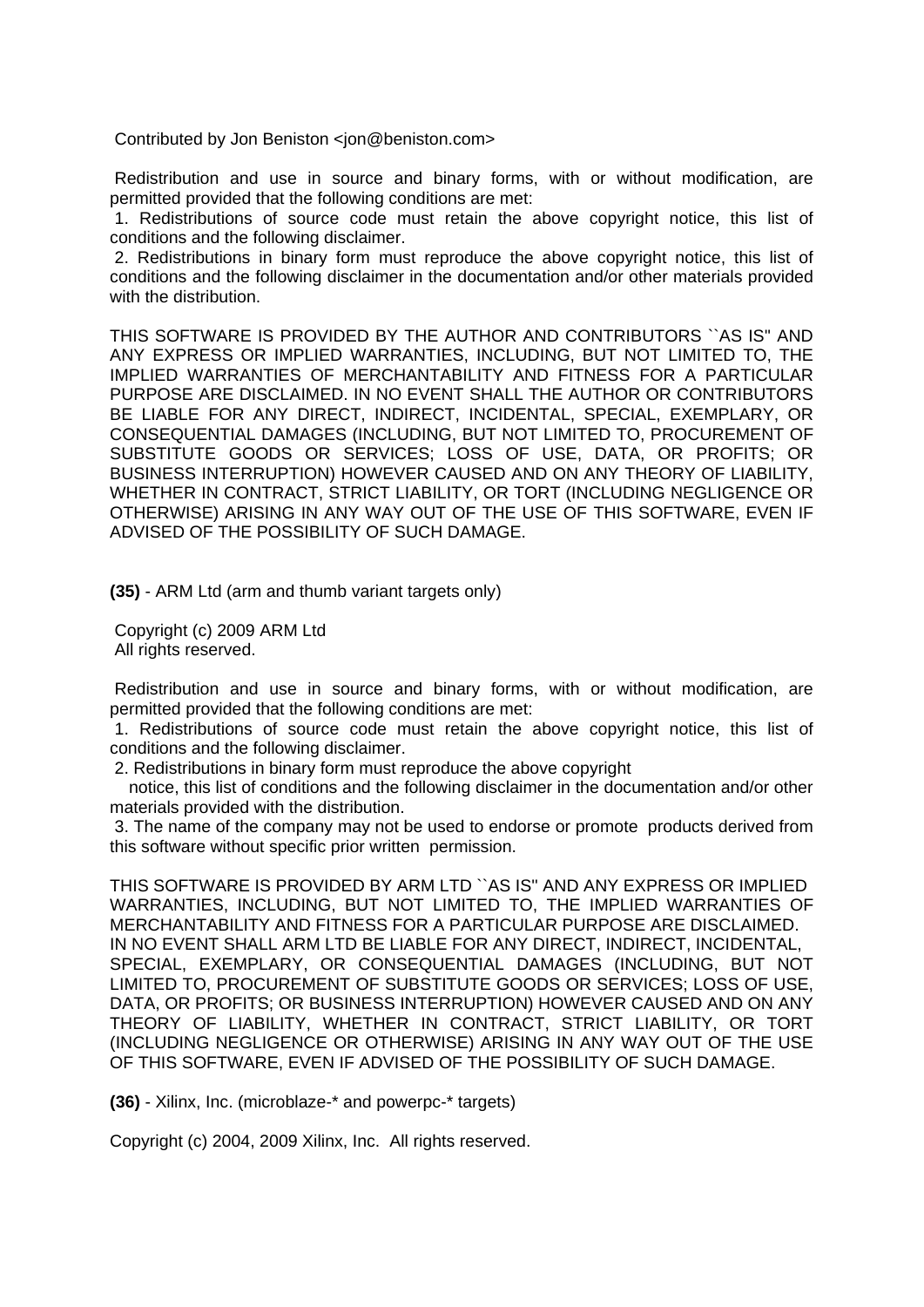Redistribution and use in source and binary forms, with or withoutmodification, are permitted provided that the following conditions are met:

1. Redistributions source code must retain the above copyright notice, this list of conditions and the following disclaimer.

2. Redistributions in binary form must reproduce the above copyright notice, this list of conditions and the following disclaimer in the documentation and/or other materials provided with the distribution.

3. Neither the name of Xilinx nor the names of its contributors may be used to endorse or promote products derived from this software without specific prior written permission.

THIS SOFTWARE IS PROVIDED BY THE COPYRIGHT HOLDER AND CONTRIBUTORS "AS IS" AND ANY EXPRESS OR IMPLIED WARRANTIES, INCLUDING, BUT NOT LIMITED TO, THE IMPLIED WARRANTIES OF MERCHANTABILITY AND FITNESS FOR A PARTICULAR PURPOSE ARE DISCLAIMED. IN NO EVENT SHALL THE COPYRIGHT HOLDER OR CONTRIBUTORS BE LIABLE FOR ANY DIRECT, INDIRECT, INCIDENTAL, SPECIAL, EXEMPLARY, OR CONSEQUENTIAL DAMAGES (INCLUDING, BUT NOT LIMITED TO, PROCUREMENT OF SUBSTITUTE GOODS OR SERVICES; LOSS OF USE, DATA, OR PROFITS; OR BUSINESS INTERRUPTION) HOWEVER CAUSED AND ON ANY THEORY OF LIABILITY, WHETHER IN CONTRACT, STRICT LIABILITY, OR TORT (INCLUDING NEGLIGENCE OR OTHERWISE) ARISING IN ANY WAY OUT OF THE USE OF THIS SOFTWARE, EVEN IF ADVISED OF THE POSSIBILITY OF SUCH DAMAGE.

**(37)** Texas Instruments Incorporated (tic6x-\* targets)

Copyright (c) 1996-2010 Texas Instruments Incorporated http://www.ti.com/

Redistribution and use in source and binary forms, with or without modification, are permitted provided that the following conditions are met:

 Redistributions of source code must retain the above copyright notice, this list of conditions and the following disclaimer.

 Redistributions in binary form must reproduce the above copyright notice, this list of conditions and the following disclaimer in the documentation and/or other materials provided with the distribution.

 Neither the name of Texas Instruments Incorporated nor the names of its contributors may be used to endorse or promote products derived from this software without specific prior written permission.

THIS SOFTWARE IS PROVIDED BY THE COPYRIGHT HOLDERS AND CONTRIBUTORS "AS IS" AND ANY EXPRESS OR IMPLIED WARRANTIES, INCLUDING, BUT NOT LIMITED TO, THE IMPLIED WARRANTIES OF MERCHANTABILITY AND FITNESS FOR A PARTICULAR PURPOSE ARE DISCLAIMED. IN NO EVENT SHALL THE COPYRIGHT OWNER OR CONTRIBUTORS BE LIABLE FOR ANY DIRECT, INDIRECT, INCIDENTAL, SPECIAL, EXEMPLARY, OR CONSEQUENTIAL DAMAGES (INCLUDING, BUT NOT LIMITED TO, PROCUREMENT OF SUBSTITUTE GOODS OR SERVICES; LOSS OF USE, DATA, OR PROFITS; OR BUSINESS INTERRUPTION) HOWEVER CAUSED AND ON ANY THEORY OF LIABILITY, WHETHER IN CONTRACT, STRICT LIABILITY, OR TORT